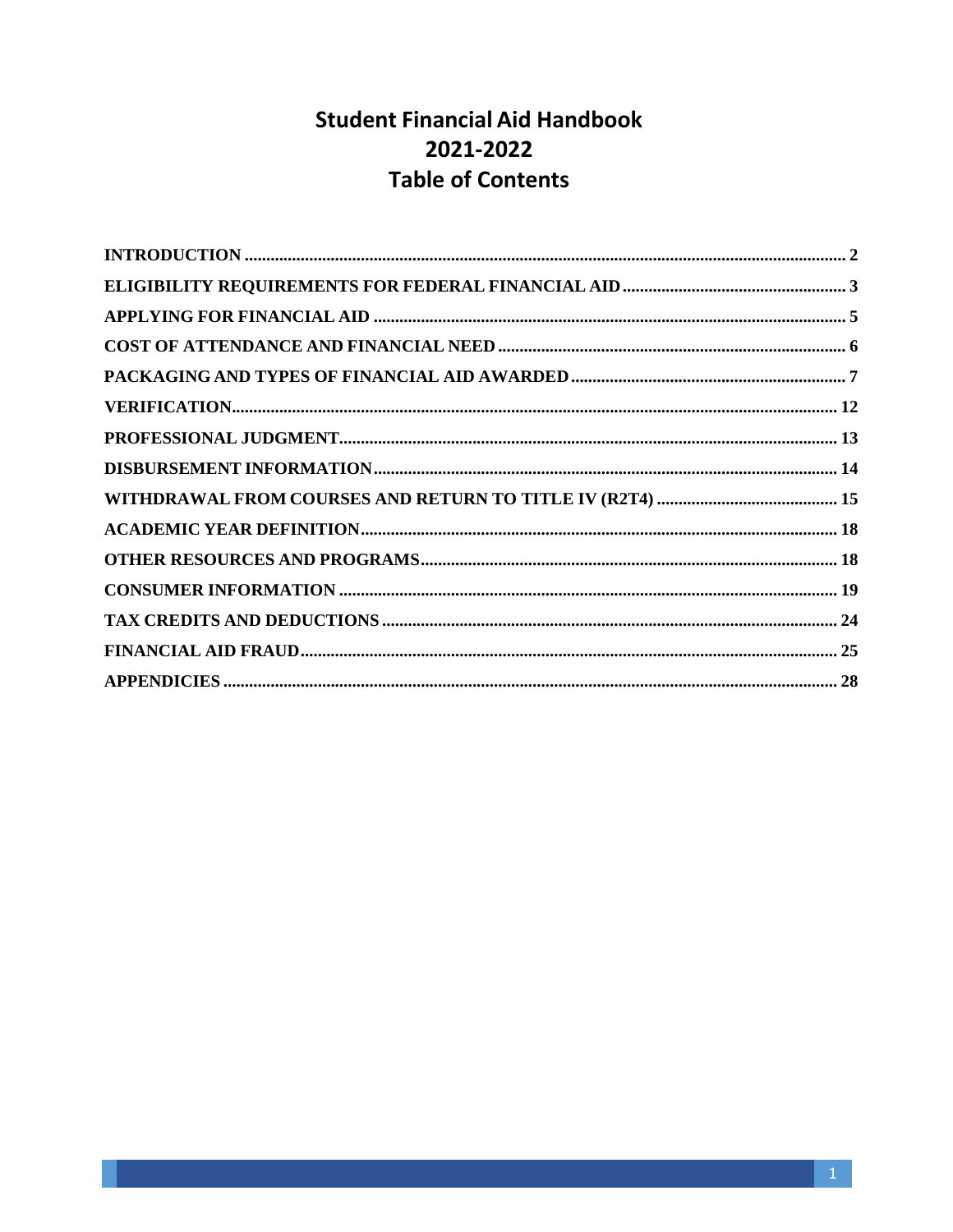# **INTRODUCTION**

<span id="page-1-0"></span>Crafton Hills College's Financial Aid Office believes that the various financial aid programs facilitate the successful academic participation of financially needy students accomplish their educational goals. As part of its commitment to support student success, the Financial Aid Office provides this information to help students better understand the regulations and processes governing federal and state aid programs. Financial Aid is a form of assistance made available by federal and state funding and private sources in the form of grants, scholarships and employment. This aid is intended to assist those students who are determined eligible to continue their education beyond high school. These funds are intended to assist in covering educational expenses; however, they may not cover all associated educational expenses.

Crafton Hills College is accredited by the Accrediting Commission for Community and Junior Colleges of the Western Association of Schools and Colleges (ACCJC). Additional information regarding the college's accreditation can be found on the main web site.

The Financial Aid Office is located in the CCR room 121. The Financial Aid Office hours during Fall and Spring are as follows:

#### **Monday - Thursday**

## **9:00am to 6:00pm & Online Via Cranium Cafe**

### **Friday 9:00am to 1:00pm ONLINE ONLY**

The Financial Aid Office hours during Summer are:

## **Monday through Thursday**  9:00am to 5:30pm

*The above hours are subject to change. Please call in advance to confirm hours of operations.*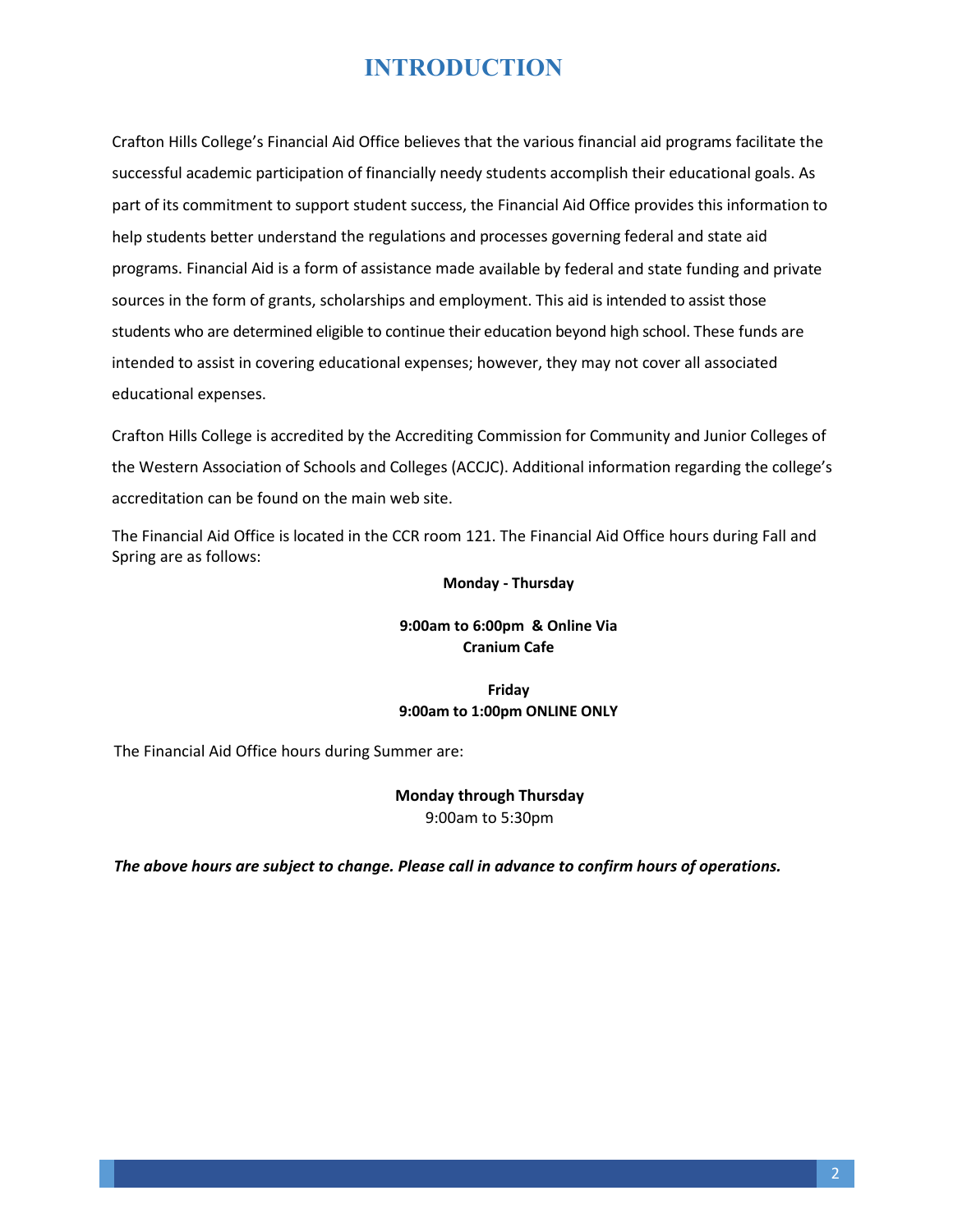# **ELIGIBILITY REQUIREMENTS FOR FEDERAL FINANCIAL AID**

<span id="page-2-0"></span>To be eligible for federal financial aid, a student must:

- **1. Be a citizen, national of the United States, be a permanent resident of the U.S. or be an eligible non-citizen.**
- **2. Have a valid Social Security Number.** Students who qualify for AB540 status are not eligible for federal aid, but may be eligible for California state aid. (See page 9 for more information.)
- **3. Demonstrate financial need (for most programs).** Financial need is defined as the difference between the cost of attendance (COA) at a school and your Expected Family Contribution (EFC). While COA varies from school to school, your EFC does not change based on the school you attend. Some types of aid, such as some scholarships and loans, may not require a demonstration of financial need.
- 4. **Possess a high school diploma or valid equivalent.** To be eligible for financial aid, you must have a High School Diploma, General Education Diploma (GED), or its equivalency. Students who do not have a high school diploma or a recognized equivalent (e.g.,GED), and who first enroll in a program of study on or after July 1, 2012, will not be eligible to receive Title IV student aid. Students will qualify for Title IV student aid under one of the ability-to-benefit (ATB) alternatives if the student completed those ATB alternatives and was enrolled in a Title IV eligible program prior to July 1, 2012. Those alternatives include the student passing an independently administered, approved ATB test or successfully completing at least six degree applicable units.
- 5. **Be enrolled in an eligible education program for the purpose of obtaining an associate degree, certificate of achievement or completing requirements for transfer to another college.** You are encouraged to follow a Student Educational Plan (available through the Counseling Office) and to enroll only in classes that count towards your stated educational goal. Please note students who choose Undecided/Undeclared as their program of study are not eligible for financial aid purposes.
- 6. **Be enrolled in and attend the appropriate number of units.** Depending on a student's EFC, some students may be required to enroll in 12 units to qualify for federal student aid. However, all students are not necessarily required to enroll in full-time units to receive aid. For students who are determined eligible, financial aid disbursements are based on the number of units in which you are enrolled. Students, who drop classes or withdraw, may be liable for repayment of all or part of funds received.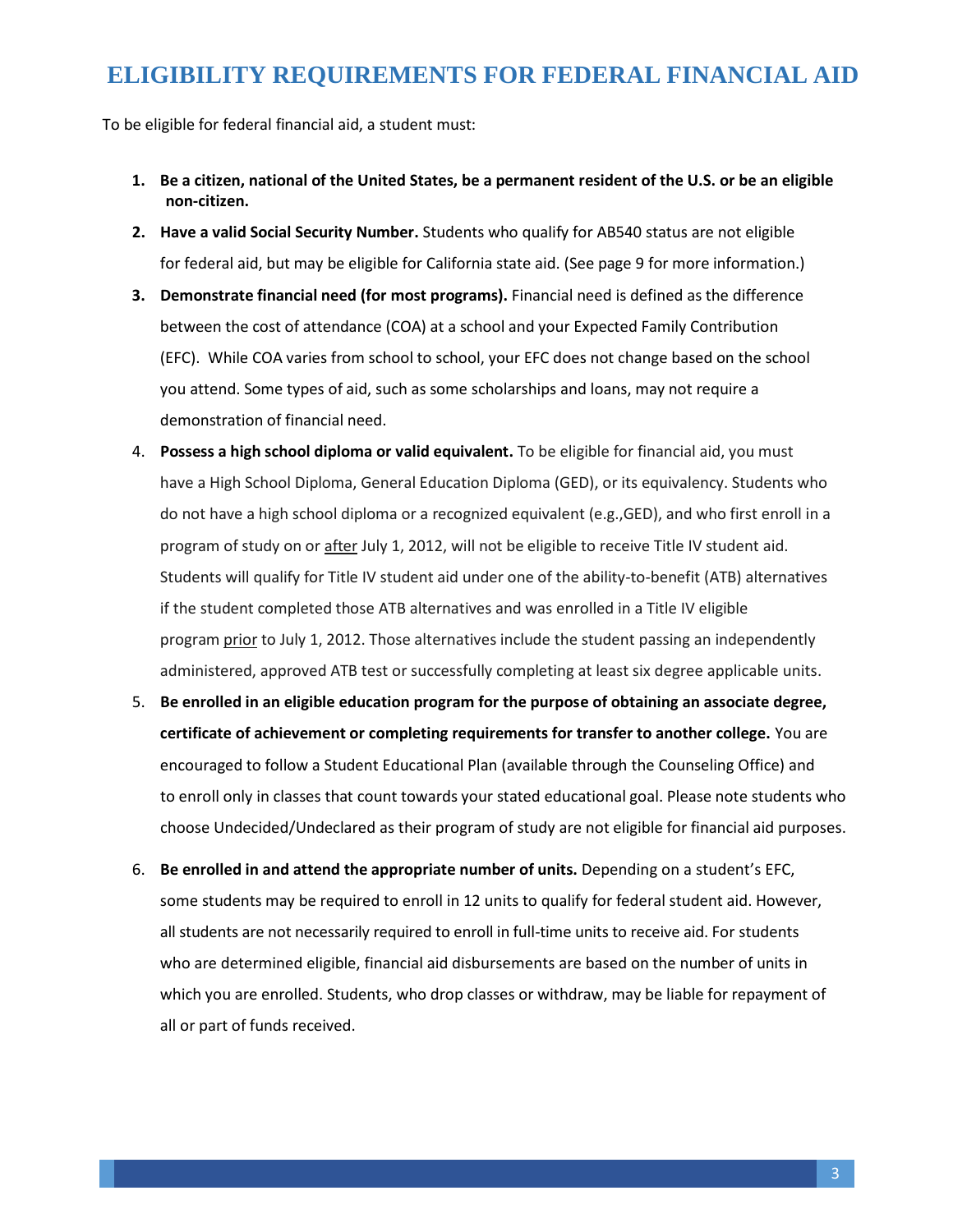- 7. **Be making Satisfactory Academic Progress (SAP).** The U.S. Department of Education requires that students that receive financial assistance demonstrate academic success and progress toward a qualified academic program. Students must maintain a cumulative grade point average (GPA) of at least 2.0 or better, complete at least 67% of units attempted and may receive aid only for a period of 150% of the minimum required units to complete their academic program. Coursework transferred in from prior academic institutions will be included in your Satisfactory Academic Progress calculation. Students who are terminated for not meeting SAP have the right to submit an appeal.
- 8. **Not be in default on a federal educational loan at any college or educational institution.**
- 9. **Not owe a refund or repayment on any Title IV grant program (Pell, FSEOG, etc.) at any college or institution.**
- 10. **Not have been convicted for a federal or state drug charge [for an offense](http://www.sss.gov/) that occurred during a period of enrollment for which the student was receiving federal student aid.** Students are only deemed ineligible for aid when convictions occur during periods when the student was receiving aid. Convictions that have been removed from your record or that occurred before your turned age 18, do not impact financial aid eligibility.
- 11. **Not have earned a Bachelor's Degree or a higher degree.** Generally, students who have already been awarded a bachelor's degree or higher degree are not eligible for federal or state aid. However, students meeting eligibility requirements may receive a Promise Grant.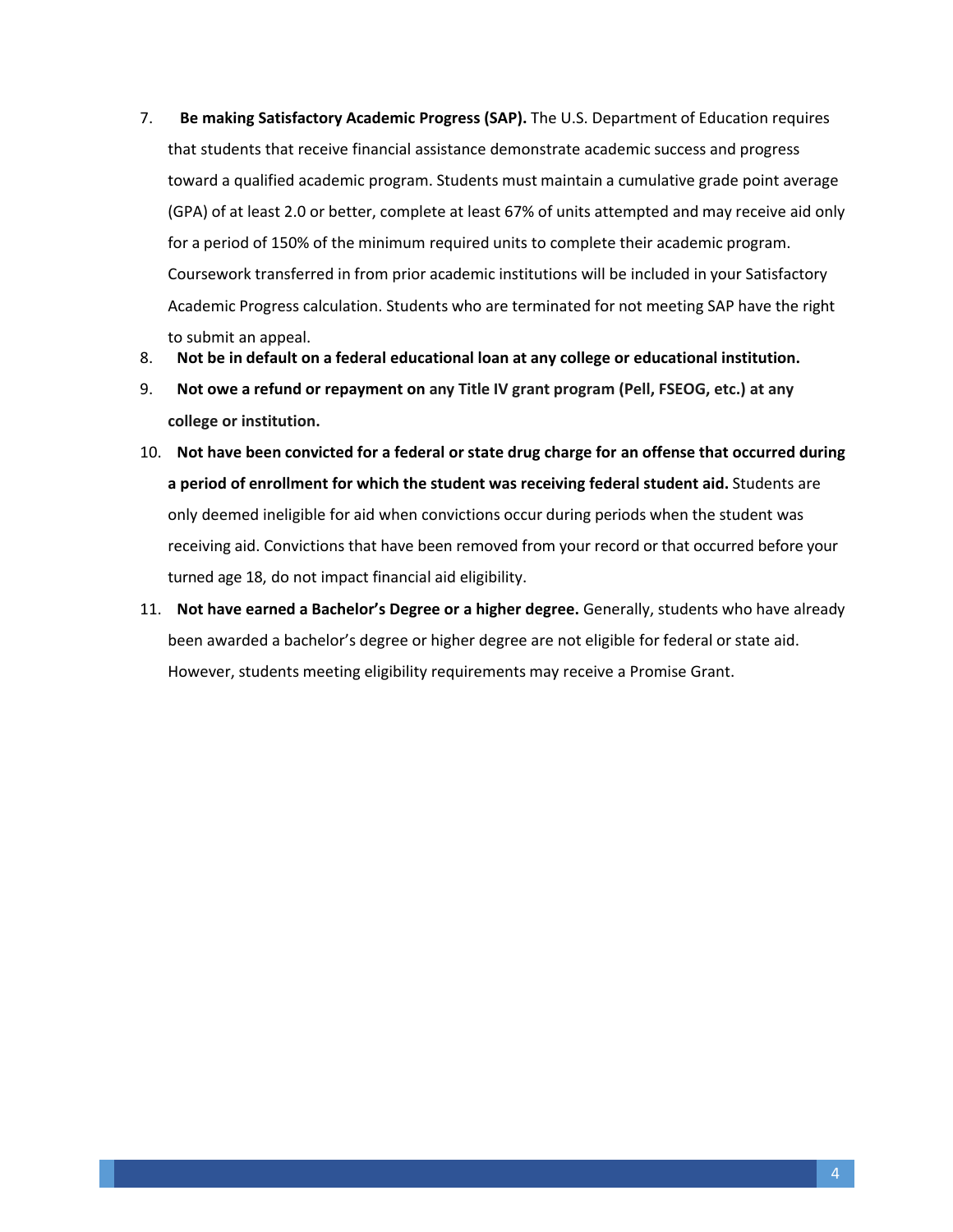# **APPLYING FOR FINANCIAL AID**

<span id="page-4-0"></span>**Federal aid -** Completing the Free Application for Federal Student Aid (FAFSA) is the first step in becoming eligible for financial aid. The FAFSA is available on October  $1<sup>st</sup>$  each year for the following academic year and can be accessed a[t www.fafsa.ed.gov.](http://www.fafsa.ed.gov/) If you plan to attend Crafton Hills College, please include our federal school code 009272, on your FAFSA application. You will also need to register for the FSA ID which will be required to electronically sign your FAFSA application.

After you submit your FAFSA application online, you will receive an electronic Student Aid Report (SAR) and, if you listed CHC on your FAFSA, we will receive an Institutional Student Information Record (ISISR), which is an electronic version of your application. Each member of your family wishing to apply for financial aid must fill out an individual FAFSA. **You must reapply for FAFSA each academic year you wish to receive aid. Priority deadline for submitting your application is March 2 nd each year.**

**State aid –** You must be a resident of California or verified AB540 student to be eligible for state aid.

**Cal Grant –** Students wishing to apply for Cal Grant should complete the FAFSA application and submit the California Student Aid Commission (CSAC) Grade Point Average (GPA) verification form to the California Student Aid Commission by the March 2nd priority deadline each year. For students who have completed, 24 degree applicable units with CHC, the college will automatically submit your GPA verification information to CSAC. If you miss this deadline, your FAFSA will still be processed for other types of aid. There is an additional deadline of September 2<sup>nd</sup> for community college students only. Please note, Cal Grant eligibility is determined by the California Student Aid Commission.

**CA Promise Grant –** Eligibility for Promise Grant is determined upon the college receiving a student's FAFSA results electronically. Paper Promise Grant applications do not need to be submitted to our office once a FAFSA application has been submitted to our college.

**Full Time Student Completion Grant (FTSSG) –** Students who have been determined eligible for a Cal Grant B or C award and who are enrolled in 12 or more units are eligible for this grant. No additional application needs to be submitted, eligibility will automatically be determined by the college. **California Dream Act (CADAA)** – Legislative Bills AB130 and AB131 allow verified AB540 students to apply for and receive State of California financial aid. Students with valid social security numbers (SSN) should complete the FAFSA application and those who do not have valid SSN should complete the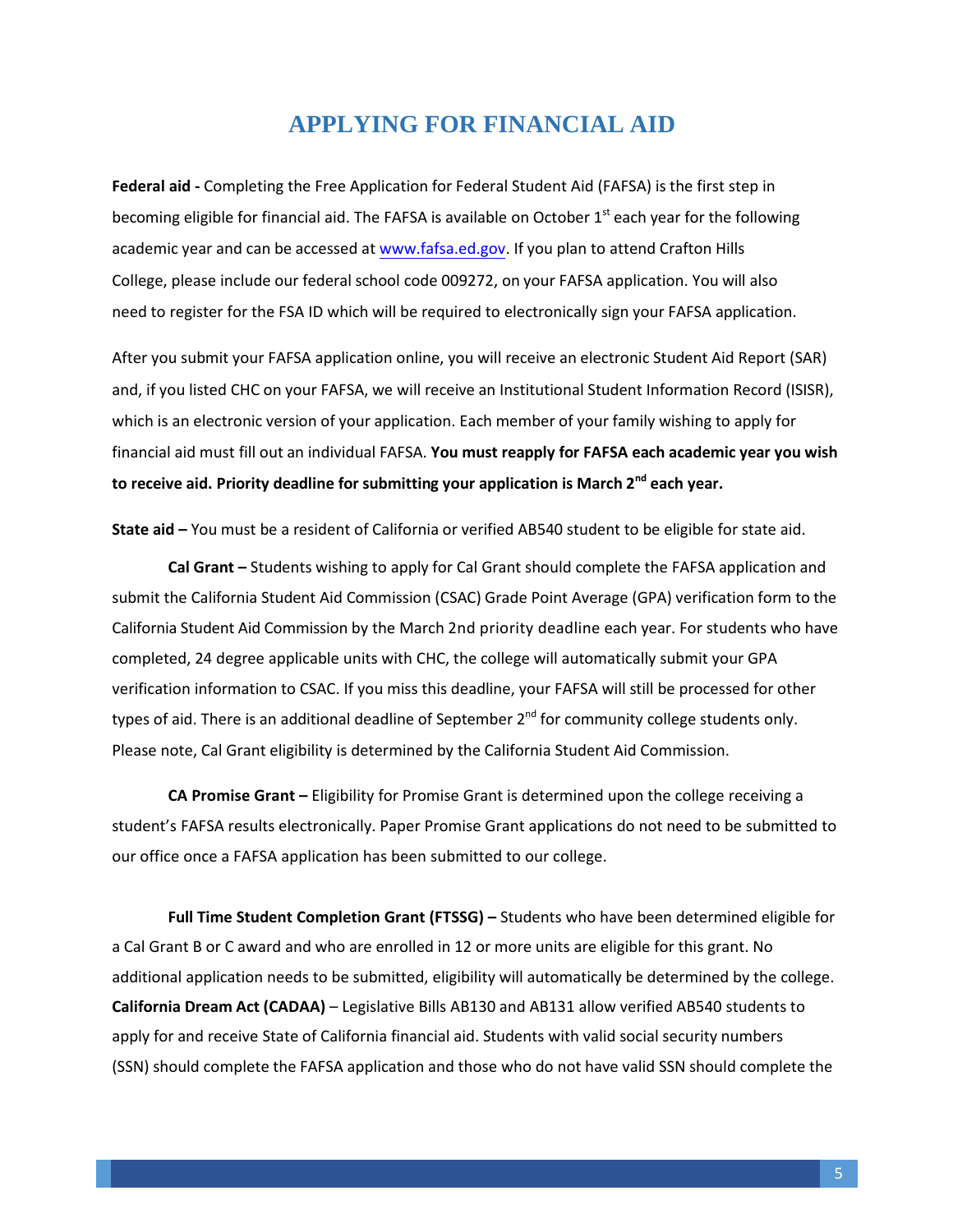California Dream Act application (CADAA) at [https://dream.csac.ca.gov](https://dream.csac.ca.gov/) . The CADAA application will determine eligibility for both Cal Grants and California Promise Grant. For more information on the CADAA, please visit [http://www.csac.ca.gov/dream\\_ac](http://www.csac.ca.gov/dream_act.asp)t.asp

**NOTE:** To ensure your application is processed as quickly and efficiently as possible, please be sure to do the following:

- **Apply as early as possible.** The earlier you submit your application, the earlier it will be queued for processing.
- **Fill out your application carefully, completely and accurately**. Applications are compared against multiple databases - mistakes and inaccuracies will cause the processing of your application to be delayed until errors can be corrected.
- $\checkmark$  Maintain a current mailing address in WebAdvisor.
- $\checkmark$  Check CHC Website/ Financial Aid.
- $\checkmark$  Log into WebAdvisor and click on Financial Aid Self-Service to see your award or action items needed.
- $\checkmark$  Be aware of all Eligibility Requirements on page 3.

# **COST OF ATTENDANCE AND FINANCIAL NEED**

<span id="page-5-0"></span>Each year, colleges establish a Cost of Attendance (COA) which takes into account average costs for educational expenses, taking into consideration room and board, books and supplies, enrollment and tuition fees, personal expenses and educational transportation costs. It does not include maintenance costs for a student's dependents because a standard allowance for dependents is included in the federal need analysis calculation.

At Crafton Hills College, the Cost of Attendance is used to calculate eligibility for federal and state aid programs. The information reported on your 2021-2022 FAFSA (including income, benefits and family size) is used to determine your Estimated Family Contribution (EFC), using the standard "federal needs analysis" formula. Your EFC is deducted from the COA, resulting in your calculated total remaining need.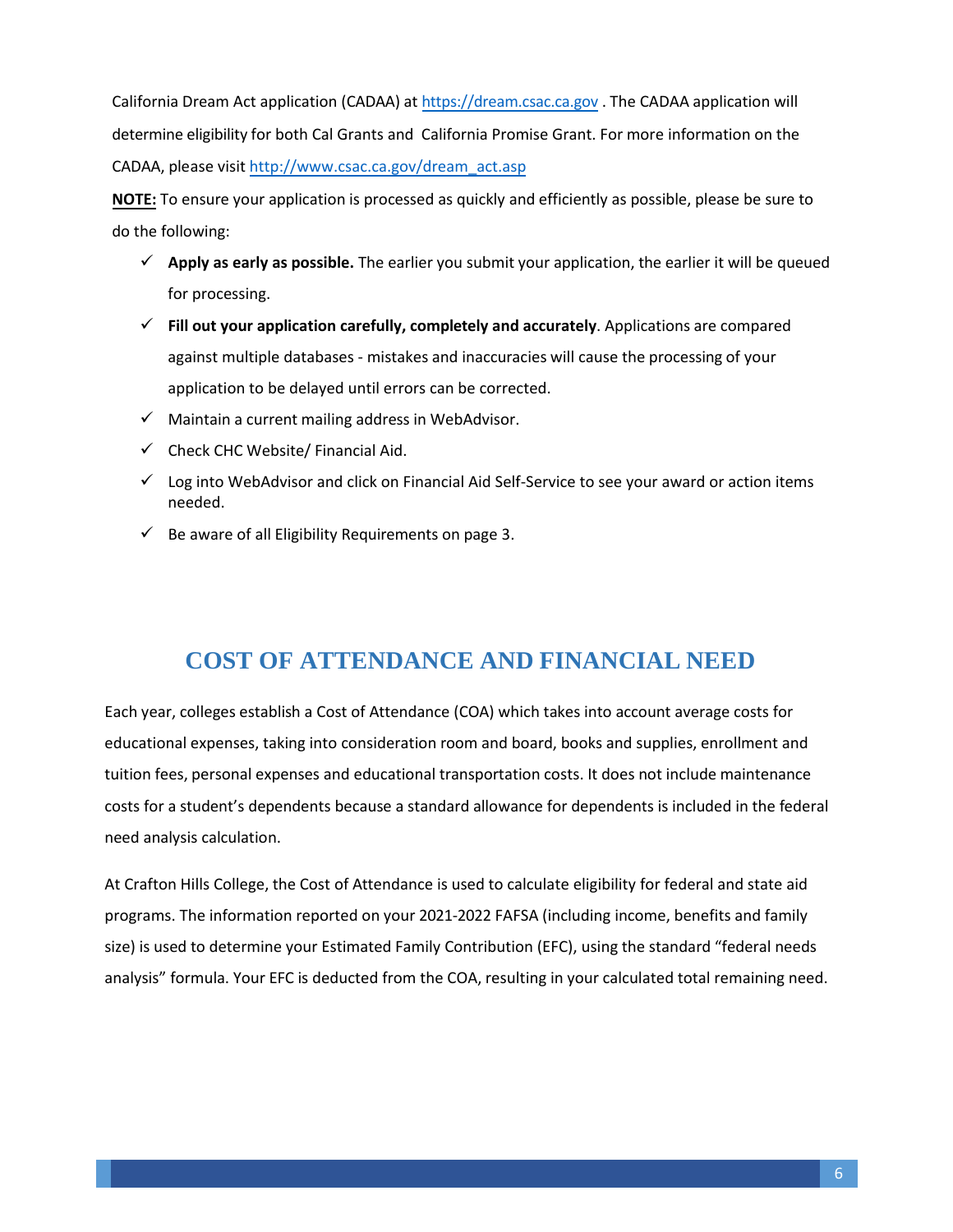Various aid programs are then awarded based on eligibility and availability of funds. The calculation is outlined below.

Estimated Family Contribution (EFC)

- Cost of Attendance (COA)
- = Total Remaining Need

Cost of attendance for students enrolled in less than half-time will only include tuition and fees, books and supplies and educational transportation costs.

# <span id="page-6-0"></span>**PACKAGING AND TYPES OF FINANCIAL AID AWARDED**

When a student applies for financial aid, funds usually come from more than one source (federal, state, private, etc.) and the combination of financial resources is referred to as packaging. Once your financial need is determined, you will be awarded aid **in the following order** until your need has been met or until no additional funds are available. Please note that State programs are always subject to an approved state budget.

The academic award year for 2021-2022 at Crafton Hills College covers Fall 2021, Spring 2022 and Summer 2022

**Promise Grant** – is available to California resi[dents who meet specific](http://www.cccapply.org/bog_waiver/) income eligibility requirements. The program waives the Enrollment Fee and reduces or waives other fees as well (see "A", "B" and "C" below). Students should complete their FAFSA application online at: www.fafsa.ed.gov (or the California Dream Act application, for AB540 students without SSNs) [for their](http://www.fafsa.ed.gov/) Promise Grant eligibility to be determined. The Promise Grant will be in effect for Fall, Spring and Summer terms and students must reapply each year. There are no minimum or maximum unit requirements and **applicants must be a California Resident or confirmed AB540 student, as determined by the Admissions and Records Office. Students who pay their fees and then receive a Promise Grant should request a refund of paid fees from the Financial Aid Office.**

## **Method "A":**

Students or their parent(s) must be currently receiving TANF/CalWORKS, SSI/SSP, or General Assistance. Promise Grant A waives Enrollment, Student Center fees, and the Parking Permit Fee will be reduced. A statement of benefits dates within the last 30 days is required to be submitted to the Financial Aid Office for a Promise Grant A to be updated on a student's record.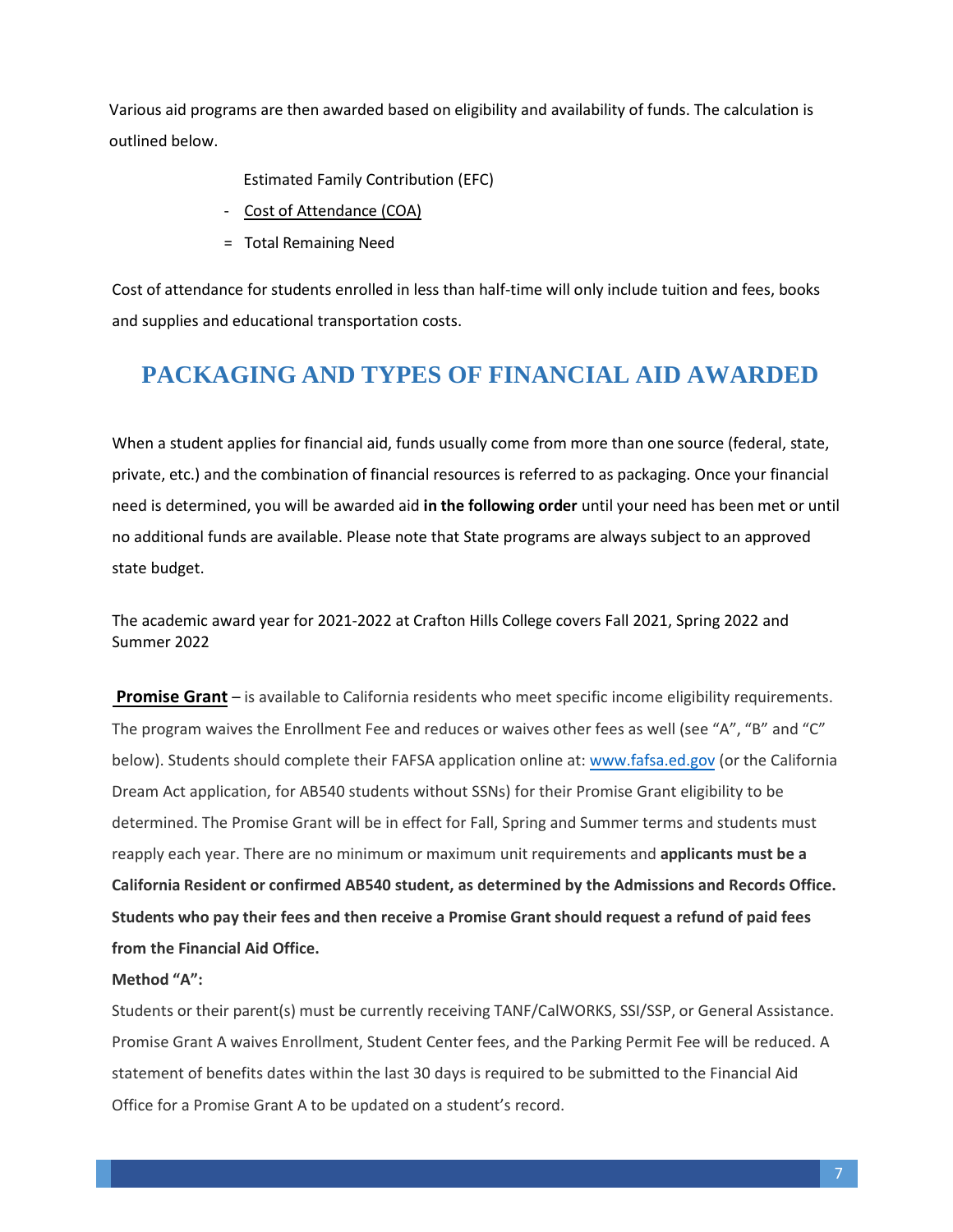#### **Method "B":**

Students and/or their parent(s) must meet household size and income standards established each year by the State of California. Promise Grant B waives Enrollment Fees, and the Parking Permit Fee will be reduced. Method B does not waive Student Center Fees.

### **Method "C":**

Students *must* complete the FAFSA (Free [Application for Federal Student Aid\)](http://www.fafsa.ed.gov/) or California [Dream Act](https://dream.csac.ca.gov/) application (for AB540 students without SSNs). Crafton Hills College will use the results to determine student eligibility for the Promise Grant and will award those students determined to have at least \$1104 of financial need. Promise Grant C waives Enrollment Fees and the Parking Permit Fee is reduced. Method C does not waive Mandatory Fees.

#### **AB540 Students:**

Under AB131, students who are registered as AB540 students are entitled to receive Promise Grant and should complete the Dream Act application.

**Federal Pell Grant:** Pell Grants are federal grants that do not have to be repaid. Eligibility is determined from the Estimated Family Contribution (EFC), a calculation determined on the information submitted on your 2021-2022 FAFSA. For the 2021-2022 academic year, the maximum Pell Grant is \$6,495 based on full-time enrollment for the school year (Fall 2021 and Spring 2022). Pell Grant awards are adjusted if you enroll in fewer than 12 units per semester. Any remaining Pell eligibility will be automatically evaluated for the Summer semester.

For the 2021-2022 academic year, the enrollment status for each semester (including summer) is:

| Full-time          | 12 or more units   |
|--------------------|--------------------|
| 3⁄4-time           | 9 to 11.99 units   |
| $2$ -time          | 6 to 8.99 units    |
| Less than 1/2-time | 5.99 units or less |

**Lifetime Eligibility** – Effective July 1, 2012 the amount of Federal Pell Grant funds you may receive over your lifetime, is limited by federal law to the equivalent of six full years (or 12 semesters of full-time enrollment). This includes Pell funding received at community colleges, vocational schools and four year public and private universities for the life of your academic career and is prorated if you are enrolled and receive Pell funding for less than full-time enrollment.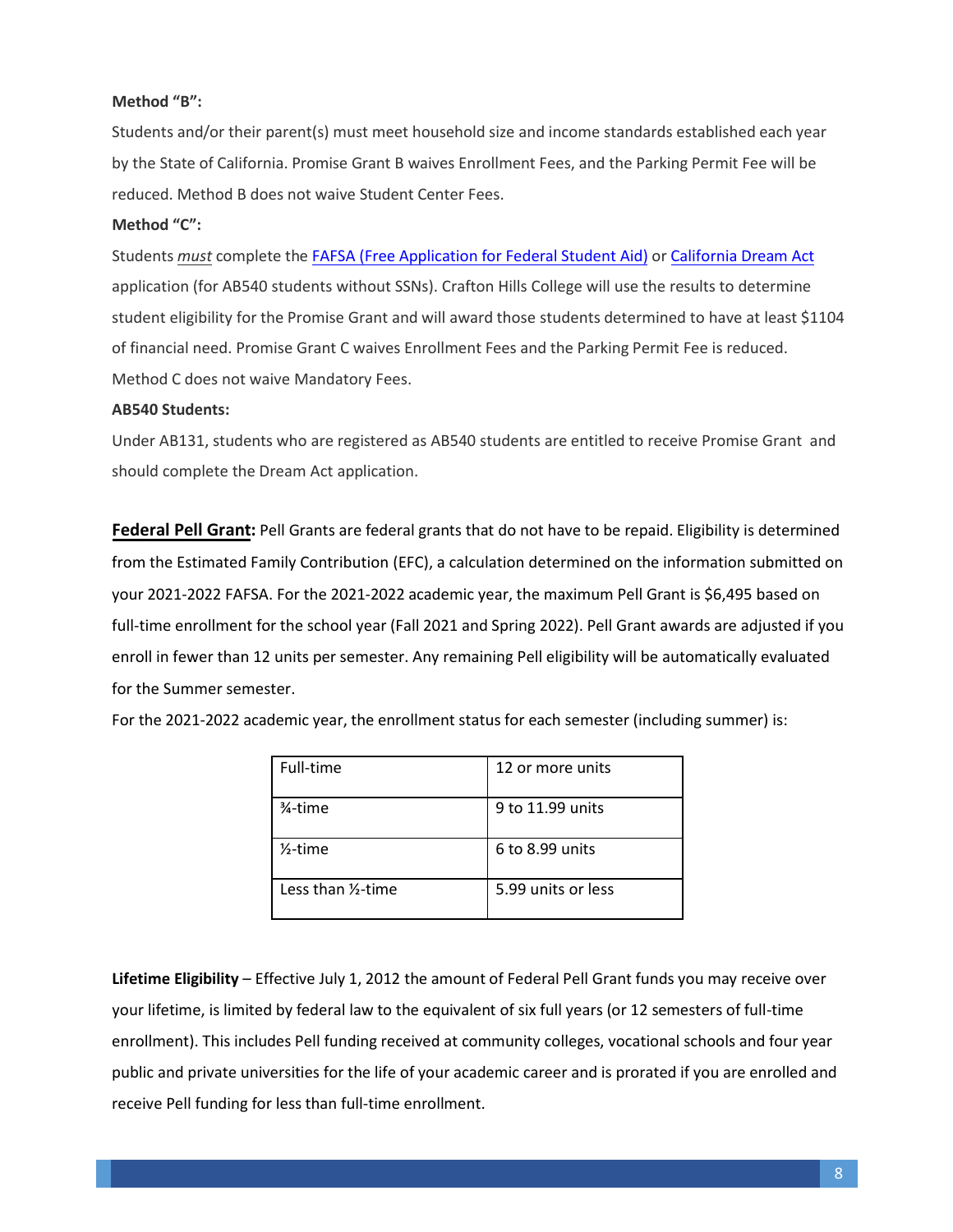Once you have reached the 600%/6 year full-time enrollment limit, you are not eligible for any additional Pell funding and there are no exceptions or appeals. Also, **once you have earned a Bachelor's Degree, you are no longer eligible for a Pell Grant** even if you haven't received the entire 600% eligibility. You may check your current Pell Lifetime Eligibility a[t www.nslds.gov](http://www.nslds.gov/)

**Federal Supplemental Educational Opportunity Grant (FSEOG):** FSEOG funds are awarded to Pelleligible students who have the lowest EFC to ensure the neediest students receive these limited awards on a first-come, first-served basis. Students must be enrolled in at least six (6) units to receive FSEOG.

**Federal Work Study (FWS):** FWS is federally subsidized employment available to students who demonstrate financial need. Priority is given to those students who have completed the necessary paperwork by the appropriate deadlines. The length of a student's employment under FWS funding is based on the student's FWS award, pay rate and hours worked per week. Most FWS jobs are on campus; however, some Off-Campus FWS Community Service positions exist. To be eligible for employment, students must:

Maintain Satisfactory Academic Progress (SAP) Remain enrolled in a minimum (6) units Have remaining financial aid need

FWS students are paid at a rate of \$14.00/hour and cannot work in excess of 150 hours per semester.

**Cal Grants:** Cal Grants A,B & C are state-funded, need-based, grants given to California college students and do not have to be repaid. Students must be California residents, enrolled at least half-time (6 units), have a high school diploma and meet federal aid requirements. Cal Grants B & C are the only Cal Grant awards offered at Crafton Hills.

The deadline date for high school students to apply for entitlement grants and for university transfer students to apply for competitive grants is **March 2nd**. To apply, students must file a FAFSA or California Dream Act Application (CADAA) and submit a GPA verification to CSAC by the deadline (Crafton Hills College students who have completed 16 degree applicable units will have their GPA automatically calculated and submitted to CSAC). Community college students wishing to apply for a competitive grant also have a second filing deadline of **September 2nd**. **Cal Grant B** pays up to \$1,648 per year and **Cal Grant C** pays up to \$1094 per year.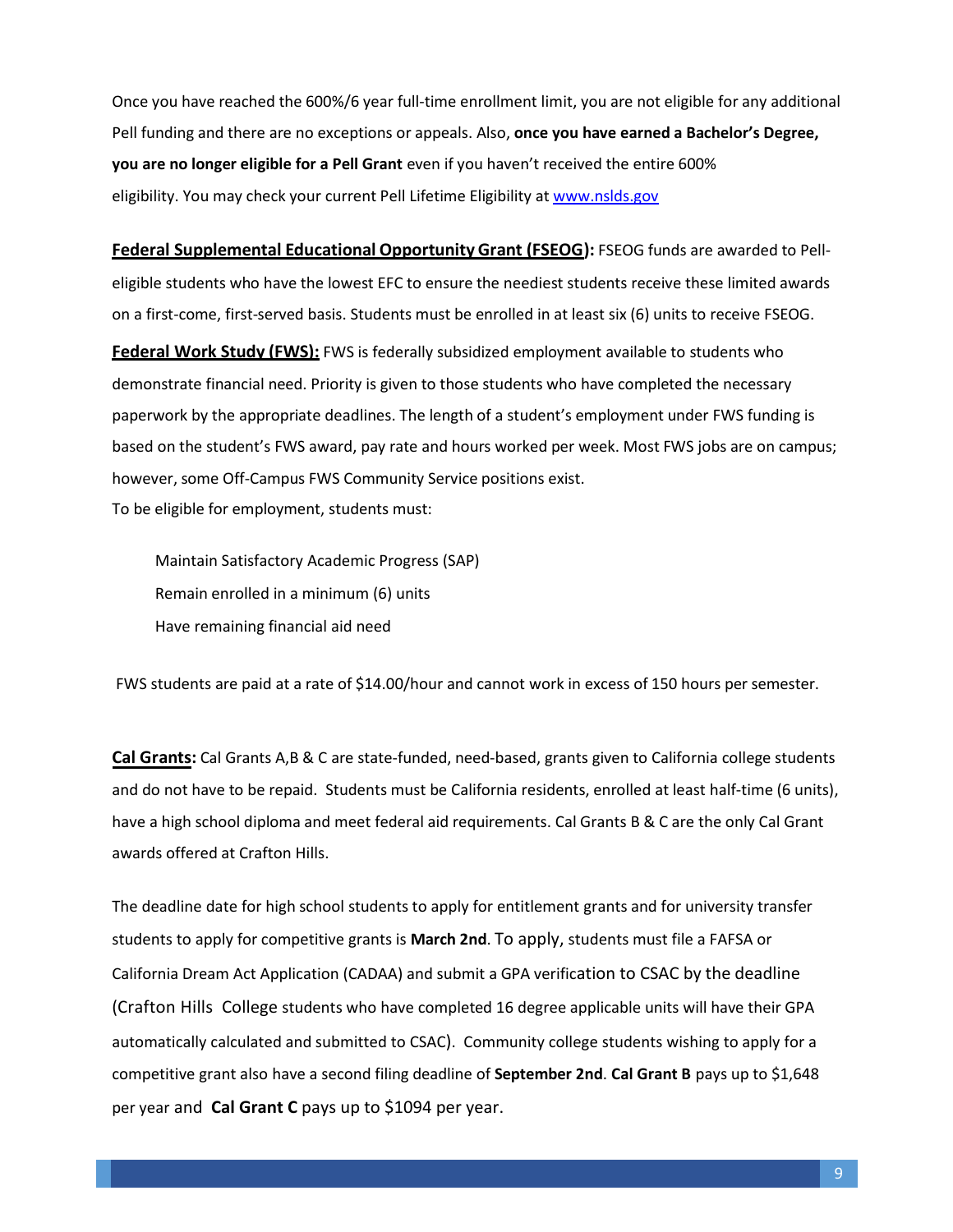**AB540 Students:** Under AB131, students who are registered as AB540 are entitled to receive Cal Grants. Generally, students with valid SSNs should complete the FAFSA application and students without SSNs should complete the California Dream Act application. Stud[ents who are not sur](http://www.fafsa.ed.gov/)e of which application to complete a[re encouraged to begin with](https://dream.csac.ca.gov/) the California Dream Act Application (CADAA). Preliminary CADAA questions will assist the student to determine the appropriate application to complete.

**College Grade Point Average (GPA) Information:** Community colleges are required to provide the California Student Aid Commission (CSAC) with GPA data for students by March 2 and September 2 of each year. The most efficient way to submit GPAs is CSAC's GPA Collection System. CHC securely transmits GPA data electronically to ensure prompt delivery and for tracking purposes. There are 2 types of GPAs uploaded to CSAC; these include college or community college GPAs and reestablished GPAs.

- College GPAs or community college GPAs may only be calculated for students who have earned or received at least 16 semester units, or its equivalent, regardless of the grade received.
- Reestablished GPAs may be calculated for students who have earned at least 16, but less than 24 semester units, or the equivalent, at a community college.

Students who have earned less than the required number of units at CHC, but have degree applicable units from another college may submit to the CHC Admission and Records Office (A&R) an official copy of their "other college" transcript. Students who do this need to request that the A&R Office evaluate the transcript and compute the GPA. These GPAs will be uploaded electronically as well.

GPAs for AB540 students (a.k.a Dreamers) are only uploaded by the March 2 deadline. The September 2 GPA upload is provided to CSAC for consideration for Competitive Cal Grant.

**Full Time Student Success Grant (FTSSG) –** This grant is a state funded, need based grant and is available to students who have been determined eligible for a Cal Grant B or C award. Students must be enrolled in 12 or more units to qualify for this grant. Eligibility will automatically be determined by the college.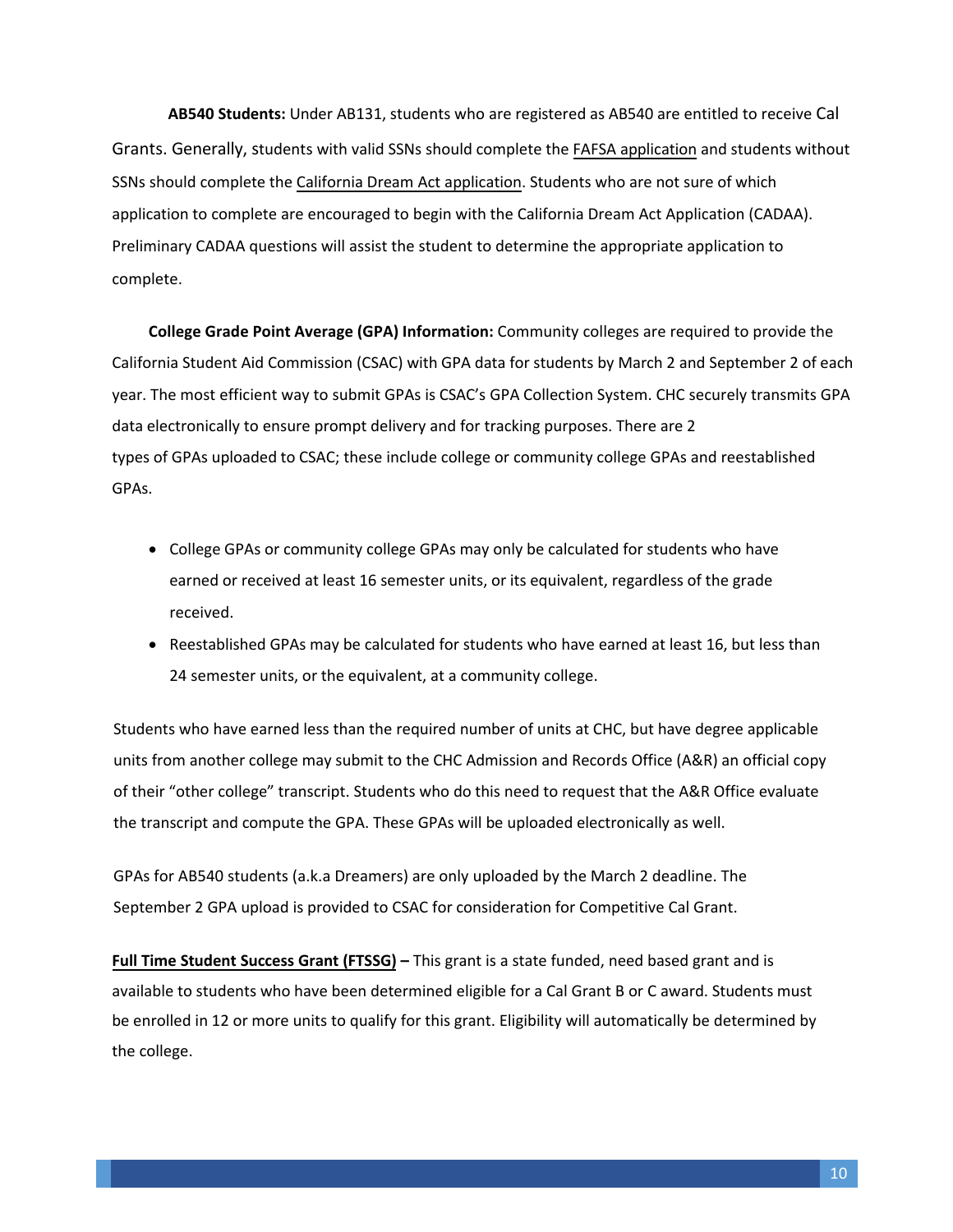# **The following types of financial aid are not automatically awarded, but may be available to eligible students who apply and are approved or granted.**

**Scholarships:** Scholarships are funds from a variety of sources that do not have to be repaid. They vary in amount, requirements and criteria and many are not subject to federal aid eligibility requirements. These need and non-need based awards are processed throughout the year. However, the most scholarships are available through the CHC Scholarship application. Scholarship awards will be added to the student's award package to assure that the student's awards do not exceed his or her documented need.

### **Chafee Grant**:

The Chafee Grant Program is administered by the California Student Aid Commission (CSAC). The program is for foster or former foster youth to help pay for college, career or technical training. You must be a current or former foster youth, not have reached your 26<sup>th</sup> birthday as of July 1<sup>st</sup> of the award year and have financial need. Recipients may be eligible for up to \$5,000 per academic year. To qualify students must meet the Chafee Grant Program requirements and be enrolled in a program at least one academic year in length. Chafee Grant is federally and state funded and each year is subject to the availability of funds.

**EOPS:** Educational Opportunity Programs & Services (EOPS) provides students with priority registration, academic, career, and personal counseling, referrals to tutoring, book service, comprehensive student educational plan (SEP) and, workshops in personal development, study skills, career, and majors leadership development activities and Cultural enrichment activities.

To qualify, students must meet all the following criteria:

- Be a resident of California or be classified AB540;
- Be enrolled full-time (12 or more units) when accepted into the EOPS program (6 units if you have certification from DSPS Office);
- Not have completed more than 70 units of degree-applicable course work. This includes course work completed at all colleges previously attended;
- Be qualified to receive a California Promise Grant A or B, C AND identified to be educationally disadvantaged

Availability of EOPS services is limited and students must apply by stated deadlines.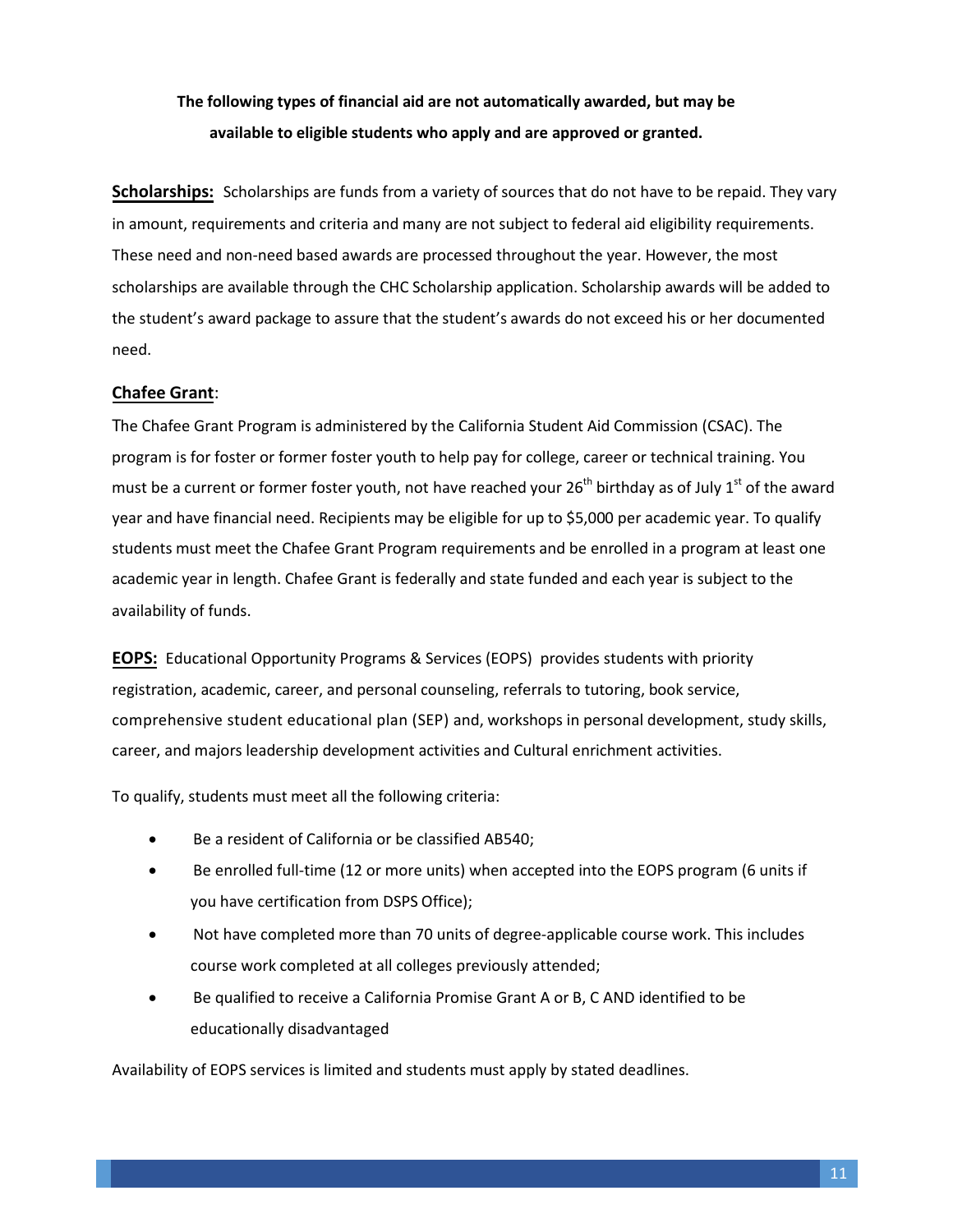Prior to being accepted into the program, students must attend a **mandatory** EOPS orientation and sign an EOPS mutual responsibility contract for services. For more information, please contact the EOPS Office on the 2<sup>ND</sup> Floor of the CCR Building or by phone at (909) 389-3239

# **VERIFICATION**

<span id="page-11-0"></span>Each year, the Department of Education selects certain FAFSA applications for a process called 'verification.' The law requires colleges to obtain information from the family to verify the accuracy of the information that was reported on the FAFSA (e.g. income, family size, benefits, educational level). Crafton Hills College verifies every file identified by the federal government as part of this process, using worksheets based on federal regulations and guidelines. Beyond those applications selected for federal verification, the law requires colleges to also request further documentation when a FAFSA application and/or subsequent paperwork appears incomplete, conflicting information is discovered or additional information is needed to complete the processing of the application.

The Financial Aid Office must identify and resolve any discrepancies in information received with respect to a student's application for Title IV aid. These items include, but are not limited to:

- Student aid applications
- Need analysis documents (e.g., Institutional Student Information Records (ISIRs) and Student Aid Reports (SAR)
- Federal income tax return transcripts and Wage and Income Transcript
- Documents and information related to a student's citizenship
- School credentials (e.g., high school diploma)
- Documentation of the student's Social Security Number (SSN)
- Child support, SNAP and/or military benefits
- Unusual Enrollment History (UEH), when students have received federal funds at three or more schools in the last three years

**A student is not eligible to receive federal, state, and/or institutional need-based aid until all required paperwork has been submitted and processed.**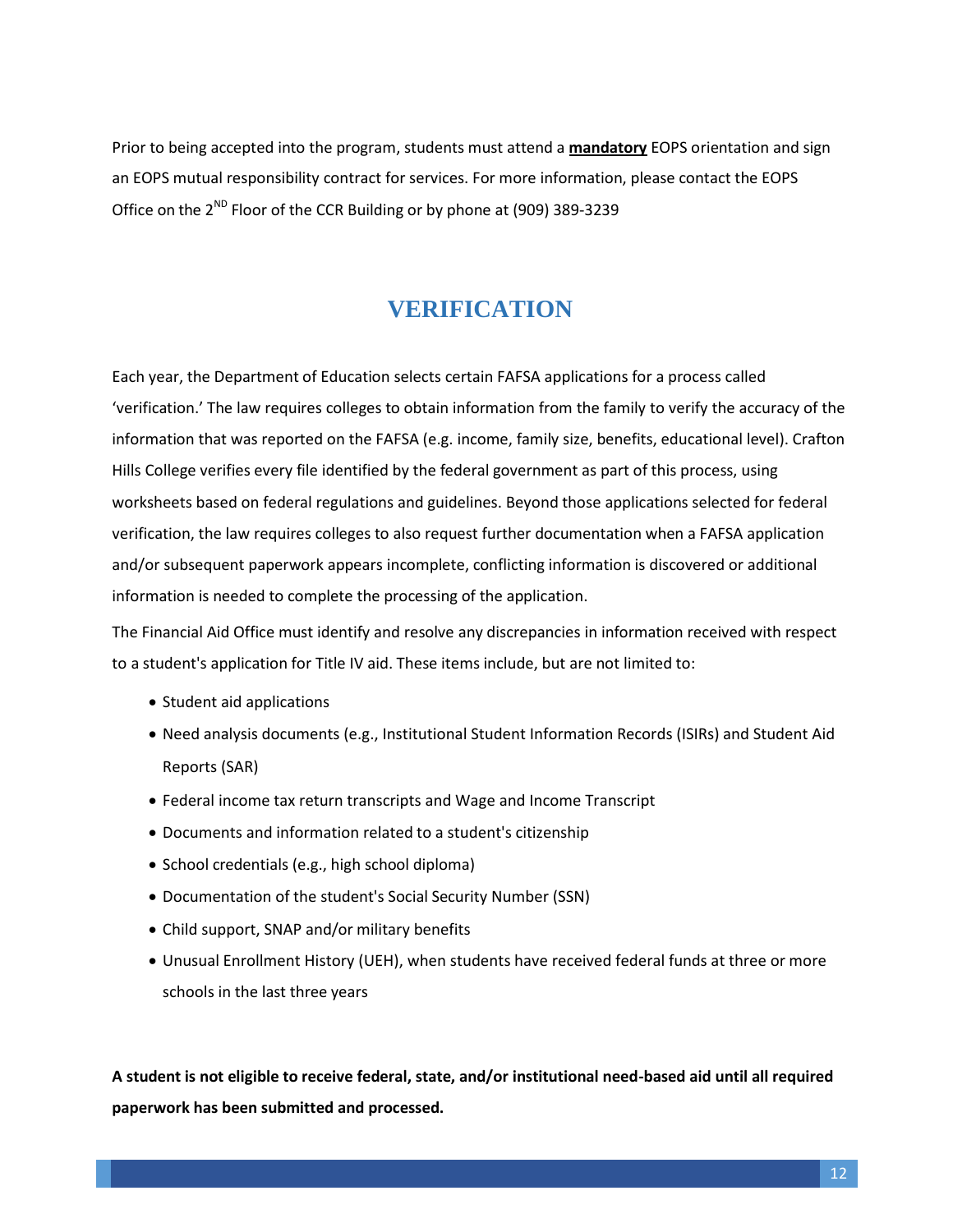# **PROFESSIONAL JUDGMENT**

### **Request for Change of Income**

<span id="page-12-0"></span>In cases of extenuating circumstances affecting a student's financial aid eligibility, a student can request special consideration by speaking with the Financial Aid Office and submitting the necessary paperwork. Professional judgment is the ability of an institution to make adjustments to a student's specific FAFSA data elements or his/her Cost of Attendance, based on their documentation. Circumstances can include, but are not limited to:

- Loss of employment
- Loss of income due to divorce or separation
- Loss of income due to death of spouse or parent
- Loss of untaxed income or benefits
- Loss or hardship due to disability or natural disaster

The need analysis procedures specified in Part F of Title IV of the Higher Education Act will be used in determining need for federal funds. Both current regulations and law recognize, however, that adjustments may be made to data elements in need analysis. Indeed, the Higher Education Act provides that discretionary judgments may be employed. Section 479A(a) states:

Nothing in Title IV shall be interpreted as limiting the authority of the student financial aid administrator, on the basis of adequate documentation, to make necessary adjustments to the cost of attendance and expected family contribution (or both) to allow for treatment of individual students with special circumstances. In addition, nothing in this title shall be interpreted as limiting the authority of the student financial aid administrator to use supplementary information about the financial status or personal circumstance of eligible applicants in selecting recipients and determining the amounts of awards under [the Federal Pell Grant, Federal Supplemental Educational Opportunity Grant, Federal Work-Study]. Special circumstances may include tuition expenses at an elementary or secondary school, medical or dental expenses not covered by insurance, unusually high child care costs, recent unemployment of a family member or other changes in a family's income, a family's assets, or a student's status.

Adjustments in need analysis may either result in an increase or decrease in the student's need. If the aid administrator is satisfied that the adjustment is based on verifiable information and may be justified as reasonable on grounds of professional judgment, the resulting need figure is valid for all forms of aid, regardless of source.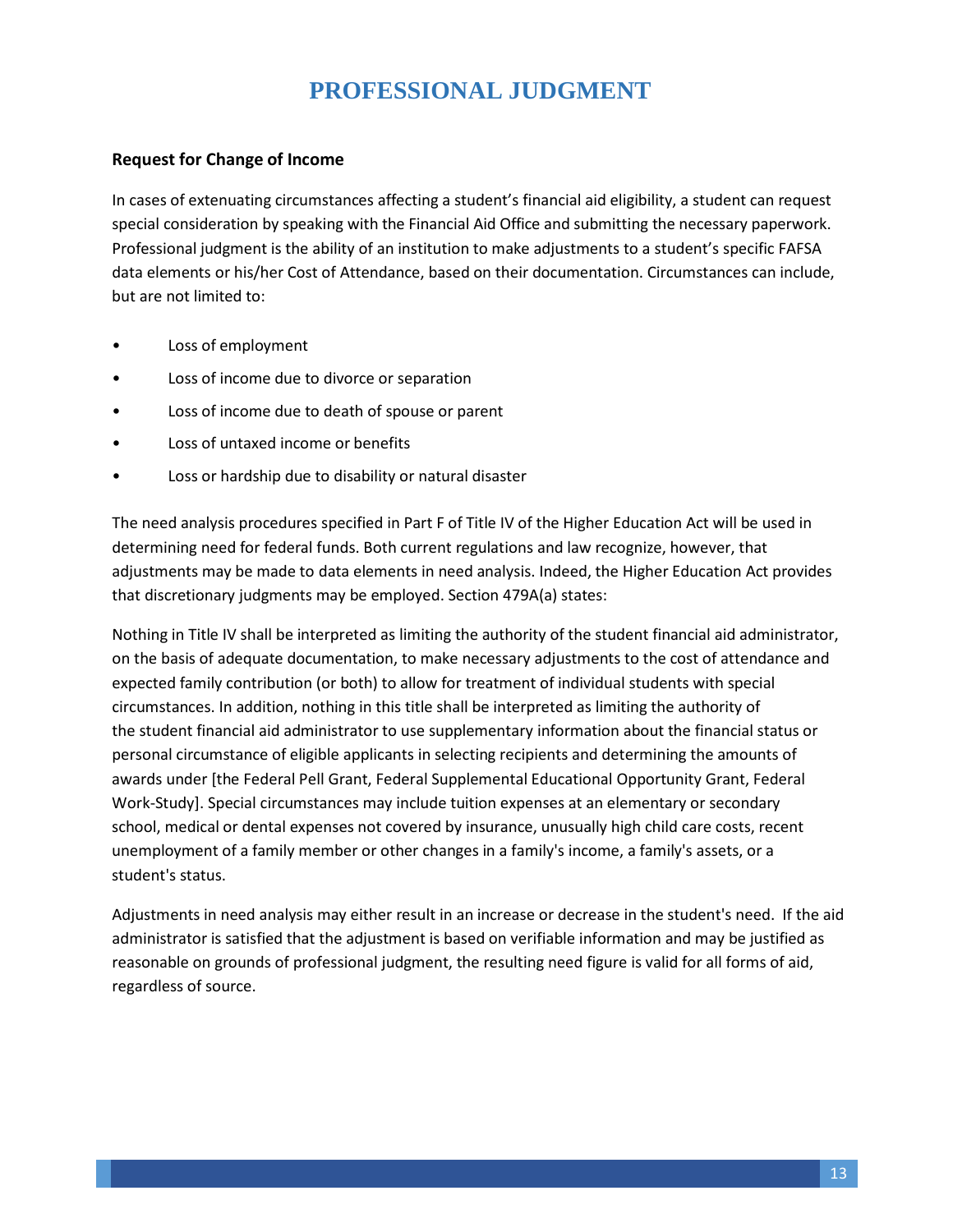Professional Judgment allows the student financial aid administrator to make necessary adjustments to the values of specific data elements used in the EFC calculation or adjust the cost of attendance. This includes not only allowing a more liberal financial aid package for some students, but also the ability to restrict aid for students who have additional sources of support not apparent in the analysis.

Because each family's situation is unique, extraordinary circumstances occasionally will arise that require individual attention. In these cases the aid administrator is expected to weigh the family's situation both objectively and subjectively in order to render a professional judgment about the financial support that the family can reasonably provide toward the applicant's post-secondary expenses. Professional judgment represents a key factor in the student financial aid delivery system the capacity for personal intervention by the aid administrator in cases that merit individual attention.

Crafton Hills College's Financial Aid Office will utilize a 12 month based income for Professional Judgment's to result in most beneficial circumstance. The 2021-2022 FAFSA application requires 2019 tax information to be collected. Before an income reduction can be taken into consideration, a student (and their parent or spouse, if applicable) must file their 2019 taxes with the IRS before any adjustments to a student's income can be taken into consideration. (between 07-01-2021 and 02-01-2022)

#### **Dependency Overrides**

Students who wish to request a change in dependency status are required to submit a Dependency Override Packet, which must include a personal statement clarifying the rationale for their request and/or a letter from three (3) third-party professional (eg: pastor, counselor, teacher, caseworker, etc.) and any other supporting documentation, such as court orders, police reports, etc. None of the conditions listed below qualify as unusual circumstances meriting a dependency override:

- Parents refuse to contribute to the student's education.
- Parents are unwilling to provide information on the FAFSA or for verification.
- Parents do not claim the student as a dependent for income tax purposes.
- Student demonstrates total self-sufficiency.

Decisions to exercise professional judgment or a dependency override will be on a case-by-case basis and decisions regarding requests for adjustment are final and cannot be appealed. Overrides do not carry over from year to year. It is a student's responsibility to provide sufficient documentation to prove their unusual circumstances.

<span id="page-13-0"></span>Despite the possible expectation of a parent's contribution for an independent student, the aid administrator cannot shift a student from independent to dependent status for federal purposes if the student otherwise meets the requirements of the federal definition of an independent student.

# **DISBURSEMENT INFORMATION**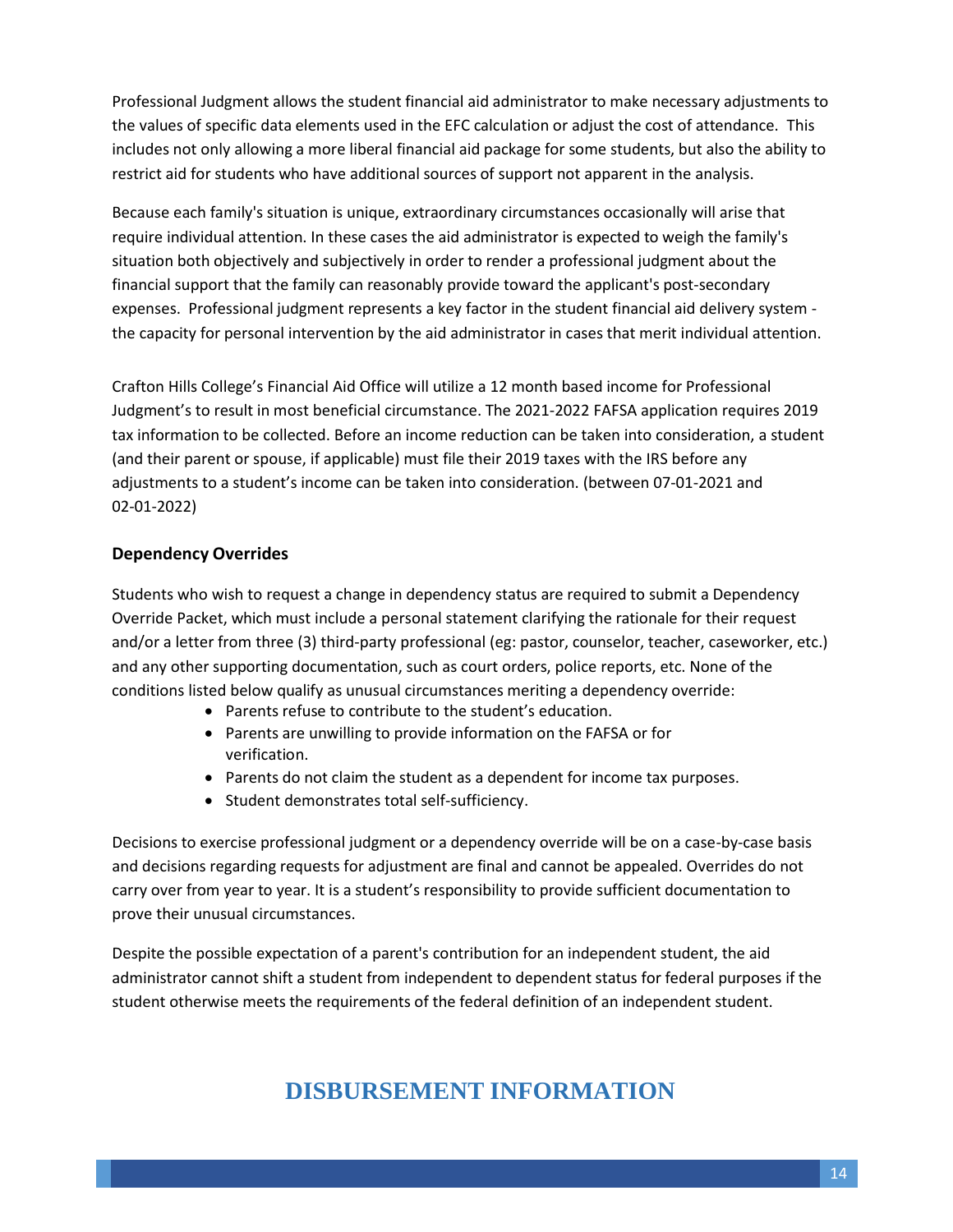Financial aid disbursements are made on a monthly basis through the student's selected refund preerence with BankMobile Disbursements, a technology solution, powered by BMTX, Inc. Financial Aid funds will be disbursed to students by the disbursement method chosen by the student. (Our contract with BMTX, Inc. is on our web-site)

Each semester, students' Pell grants will be disbursed in two parts – 50% of that term's eligibility an initial disbursement at the beginning of the semester and the remaining 50% in a second disbursement At the 60% point of the semester. Students who are added late to a course or have late start classes, will be paid once that course begins. Students initially awarded after the 2<sup>nd</sup> disbursement will receive 100% of that term's eligibility**.** 

Crafton Hills College delivers your refund with BankMobile Disbursements, a technology solution, powered by BMTX, Inc. Visit this link for more information: https://bankmobiledisbursements.com/refundchoices/.

The following funds are currently disbursed to the student's selected refund preference with BankMobile Disbursements, a technology solution, powered by BMTX, Inc.

- 1. Pell Grant
- 2. SEOG Grant
- 3. Cal Grants(California grant)
- 4. FTSSG

FWS Funds are disbursed directly to students in the form of a monthly paycheck by San Bernardino Community College District. (Unless students have registered for direct deposit through the Payroll Department.)

# <span id="page-14-0"></span>**WITHDRAWAL FROM COURSES AND RETURN TO TITLE IV (R2T4)**

Federal Financial Aid Funds are awarded under the assumption that students will attend school for the entire payment period or period of enrollment for which the aid was awarded and will complete all the units on which their award was calculated. If you withdraw from all classes during this period, the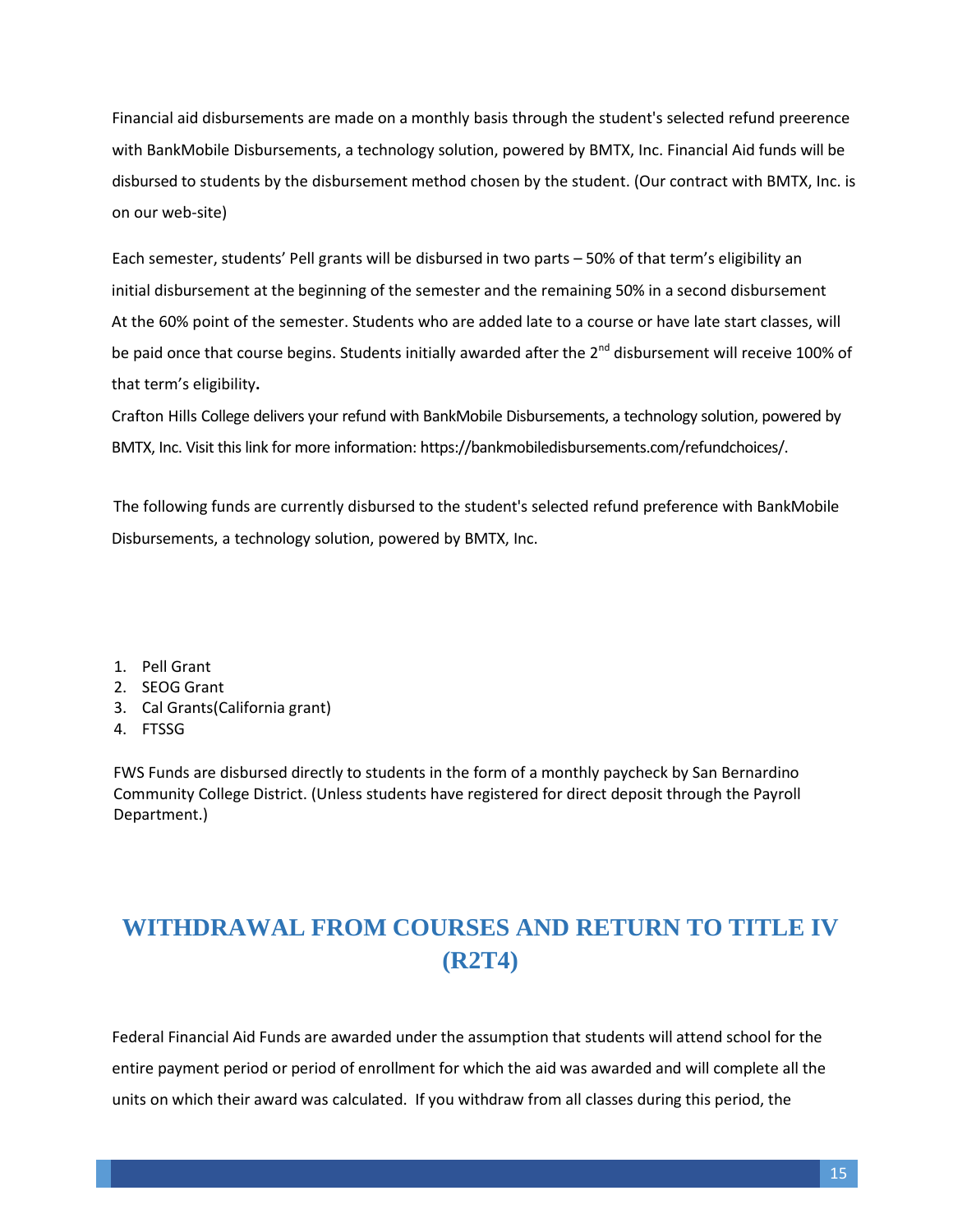amount of Title IV Federal Financial Aid that you have earned and are entitled to keep must be determined by a mandated federal formula.

#### **Types of withdrawal**

An **official** withdrawal is initiated by the student or instructor and is determined by "the student's withdrawal date, or the date of official notification, whichever is later."

An **unofficial** withdrawal occurs when there is no official notification or withdrawal by the student or instructor, so the withdrawal date is based on "the date that the College becomes aware that the student has ceased attendance". If you do not officially drop your classes and receive a combination of Ws and Fs or NCs for **all** your courses in a term, you will be considered an unofficial withdrawal, even if you were enrolled in the course(s) for the entire term.

**Short-term courses** or modules are courses in a program that do not span the entire length of the payment period or period of enrollment. If you withdraw and you will *not* attend a subsequent shortterm class, it is considered a complete withdrawal and an overpayment calculation must be done. If at the time of withdrawal you provide written notification that you *will* attend another short-term course within 45 days of the same payment period, then this is not considered a withdrawal. If you do *not* attend within 45 days of the same payment period, the withdrawal date is that of the prior course you ceased attending.

#### **Calculation of Earned Federal Financial Aid Funds**

The purpose of the federal calculation is to determine the earned and unearned amounts of federal aid for which the student is eligible. It is calculated by: 1) determining the percentage of the semester or term that is completed, 2) multiplying the percentage by the amount of Pell awarded, and then 3) subtracting that amount from what you have already been paid. This will result in either an underpayment or overpayment to the student. Federal regulations stipulate that once you have completed more than 60% of the payment period or period of enrollment, you have "earned" all the assistance you were scheduled to receive for that period of enrollment.

For **official** withdrawals, the calculation of the percentage of the semester attended is based on the date of the official withdrawal from classes or the student's last date of documented attendance.

For **unofficial** withdrawals, the calculation of the percentage of the semester attended is based on earning 50% of the semester. Crafton Hills College must determine the withdrawal date no later than 30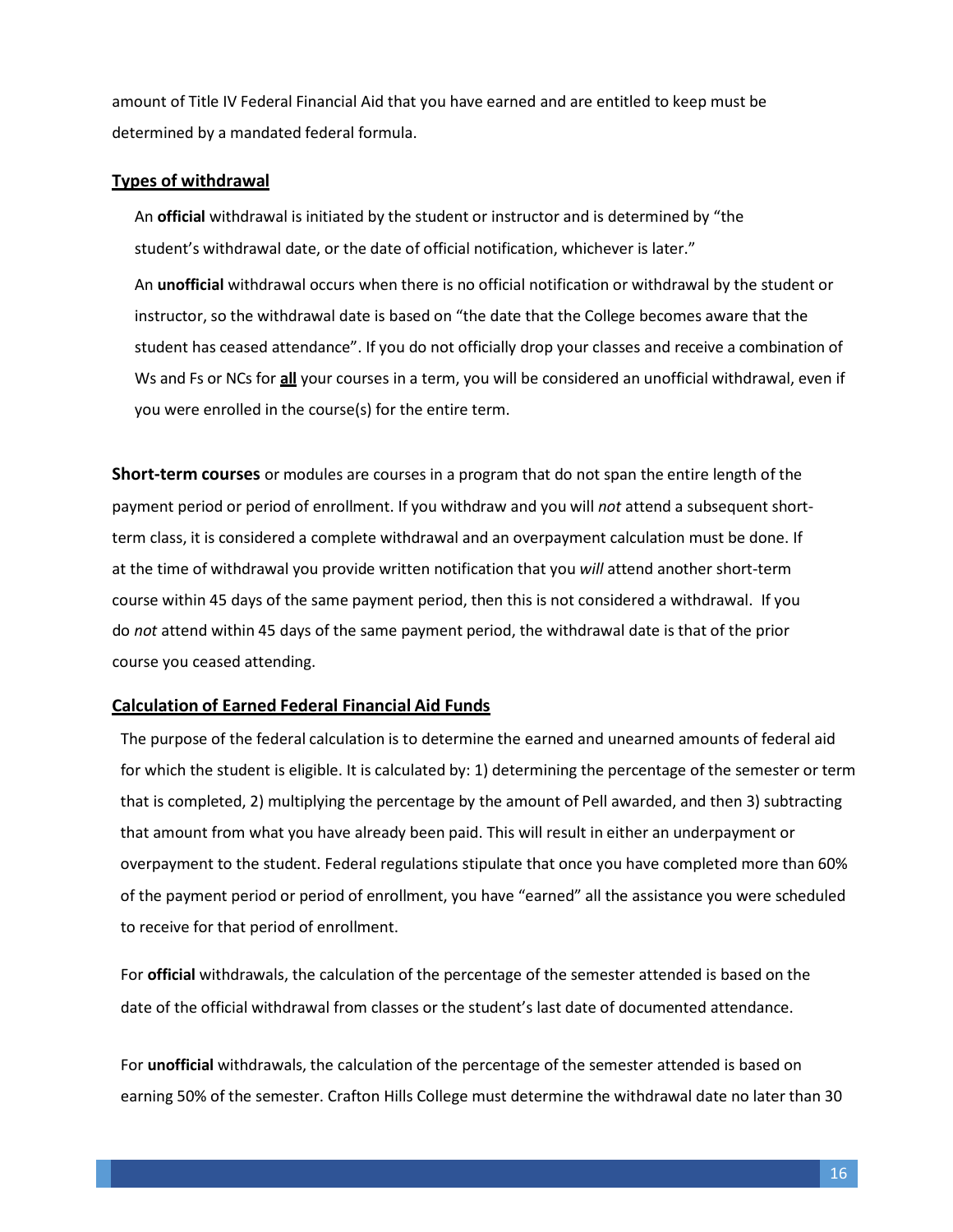days after the end of the earliest of the (1) payment period or period of enrollment (as appropriate), (2) academic year, or (3) educational program.

#### **Returning Funds**

If it is determined that you have been overpaid, you will be notified of the amount and program of funds that are required to be returned. You will have 45 days from the date of notification to repay the funds directly to Crafton Hills College. After 45 days, your debt is referred to the Department of Education Debt Resolution Services Department (1-800-621-3115) for collection and you must make the payment directly to them.

**Important** - as soon as **any** overpayment amount is determined, a hold will be placed on your record and eligibility for **all** Title IV aid will be suspended until the debt is completely resolved.

#### **Post Withdrawal Disbursement**

If you did not receive all of the funds that you earned, you may be due a post withdrawal disbursement. There may be Title IV Financial Aid that you are scheduled to receive that cannot be disbursed to you once you withdraw because of other eligibility requirements. Students are notified within 30 days of the date of determination (of withdrawal) of their eligibility for a PWD and grant aid is disbursed within 45 days.

#### **Order of return of funds**

The order of the Return of Title IV Federal Financial Aid Funds by Crafton Hills College is:

- 1. Federal Pell Grants
- 2. Federal Supplemental Educational Opportunity Grants (FSEOG)

Federal Work Study (FWS) funds and State aid are excluded from the calculation.

#### **Refund Policy/Institutional Charges**

Students should be aware that while Crafton Hills College's school policy determines the charge students will owe after withdrawing, the school refund policy will not affect the amount of Title IV aid the student earns under the federal return calculation. Mandatory fees, including Enrollment Fees, Student Center Fees and Health Fees, are required to be included in any Title IV calculation.

If you have questions about your Title IV Financial Aid program funds, you can call the Federal Student Aid Information Center at 1-800-4-FEDAID (1-800-433-3243). TTY users may call 1-800-730-8913. Information is also available on Student Aid on the Web at [http://www.](http://www/)studentaid. ed.gov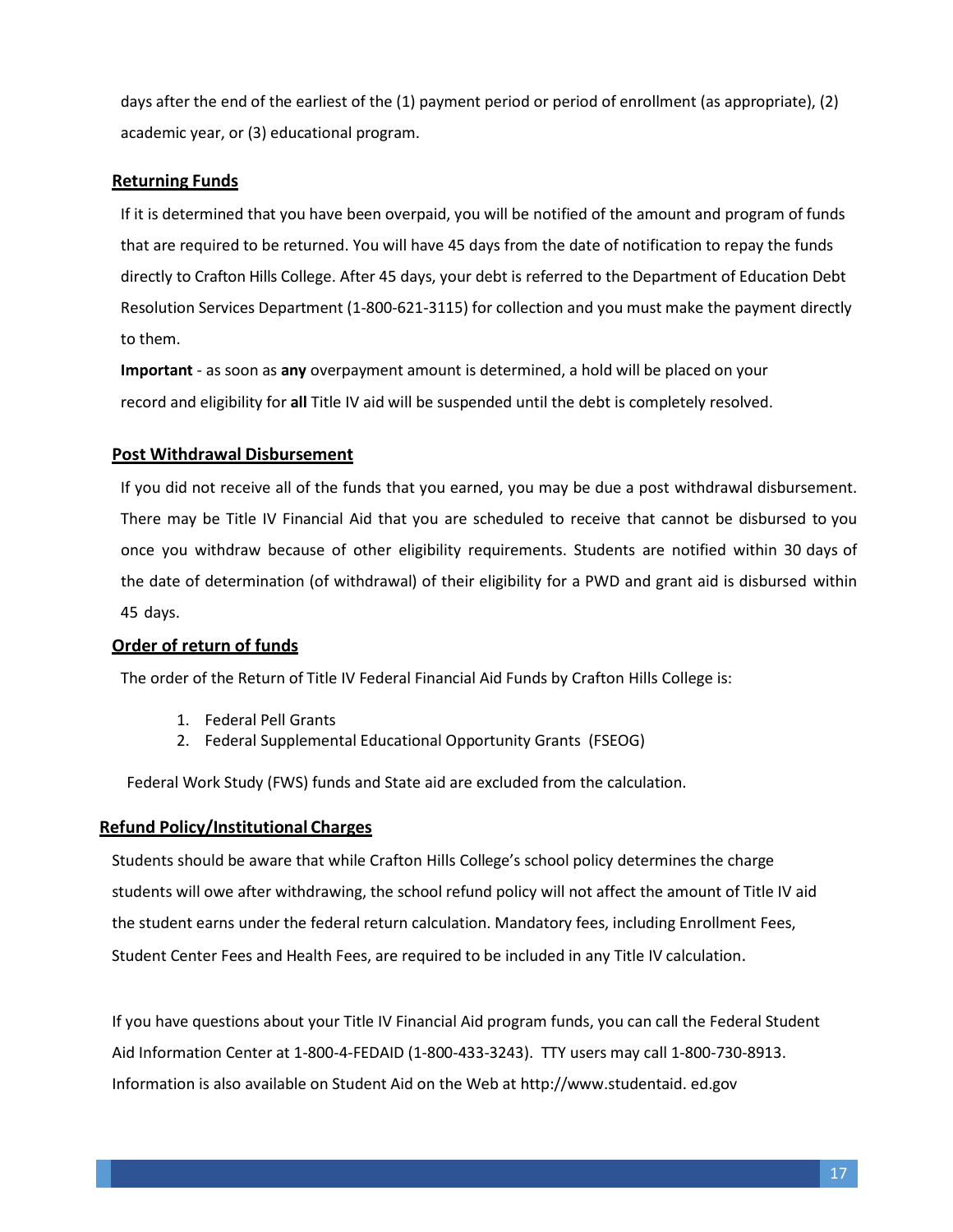# **ACADEMIC YEAR DEFINITION**

<span id="page-17-0"></span>Crafton Hills College's academic year, for federal student aid purposes, is comprised of two 18 week semesters (fall and spring), which meets the federal minimum academic year definition (30 weeks of minimum instructions). Crafton Hills College also offers a selection of courses during the summer term. Students are required to be enrolled in and attending at least 12 units each semester to be considered a full-time student, which means a full-time student is expected to complete at least 24 units per year.

Enrollment status is determined based on the number of Title IV eligible units you are officially enrolled in according to your student records. It is the student's responsibility to ensure that all course adds and drops have been properly, promptly and accurately posted to your record.

# **OTHER RESOURCES AND PROGRAMS**

<span id="page-17-1"></span>Crafton Hills College is committed to providing you with a wide range of student services that support you throughout your educational journey and engage you in college life. Crafton Hills College offers a range of student services, including Admissions, Counseling, EOPS, Veterans' Services, Disability Support Services, Student Employment, Financial Aid and many other critical programs.

The following are some of the services that are available to support you as you achieve your educational goals. For a complete listing of student support services, please view our College Catalog online.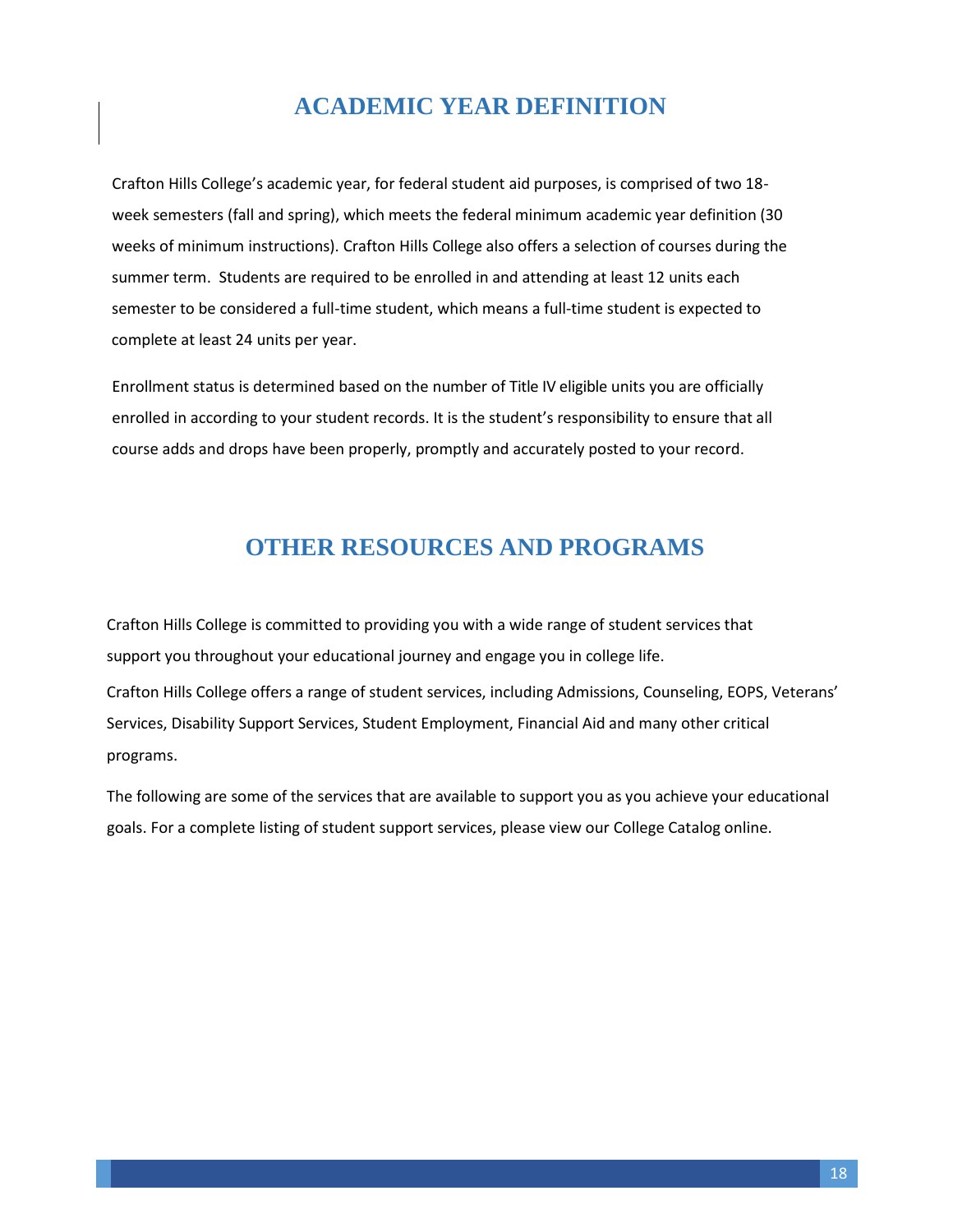# **CONSUMER INFORMATION**

In accordance with federal regulations set forth by The Higher Education Act of 1965, as amended, below is a summary of consumer information that must be made available to all students at Crafton Hills College. Each topic listed gives a brief description of the information that must be disclosed and explains how it can be obtained or is hyperlinked.

### **College Web-site**

The College Web-site for Crafton Hills College includes important data and information for Crafton Hills College in the following areas:

- General Information
- Tuition, Fees and Estimated Student Expenses
- Accreditation
- Enrollment
- Admissions
- Financial Aid
- Net Price Calculator
- Retention and Graduation Rates
- Programs/Majors
- <span id="page-18-0"></span>• Campus Security
- Cohort Default Rates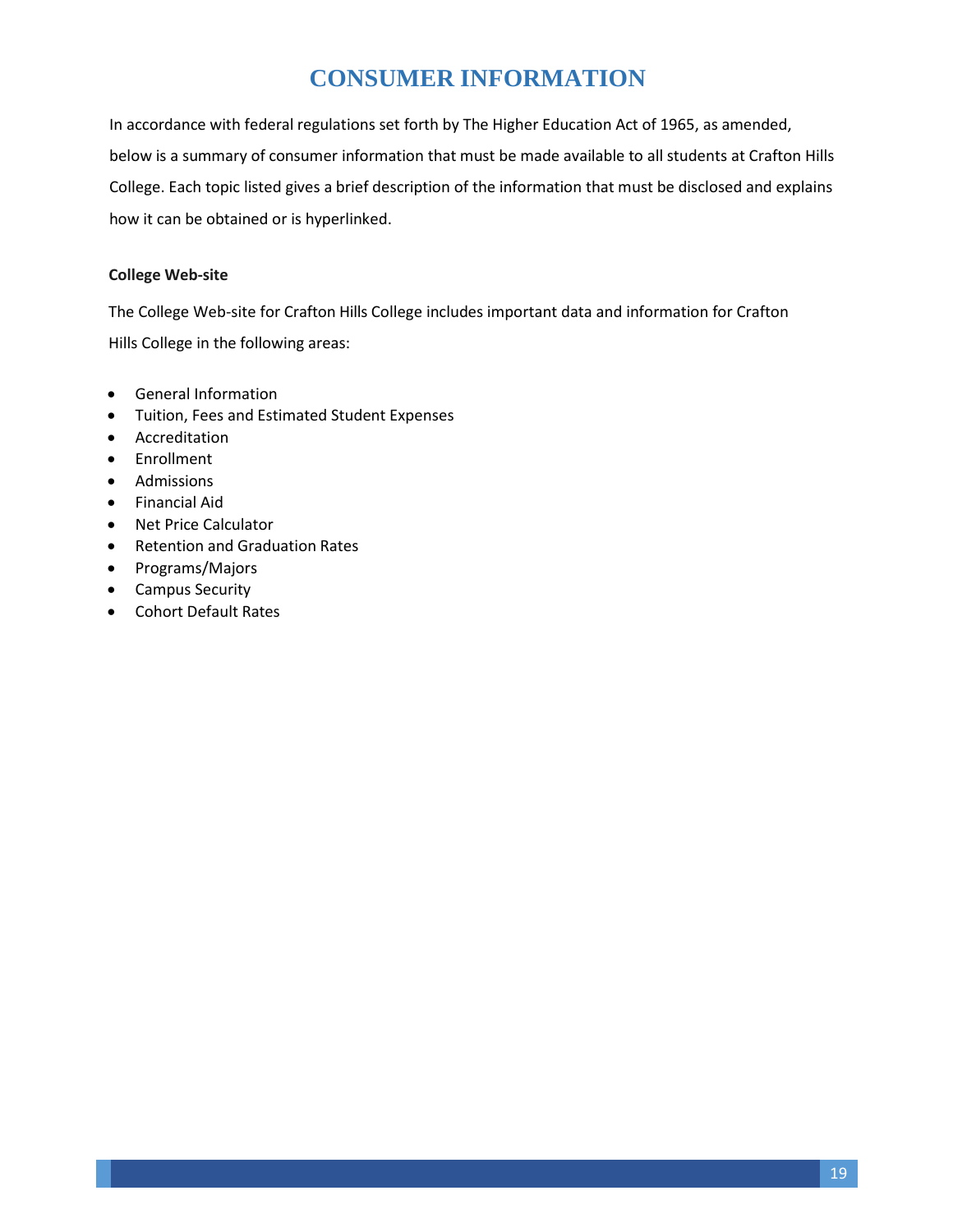#### **General Information**

#### **Academic Programs**

Crafton Hills College offers a wide variety of degree, certificate and transfer programs

#### **Accrediting Agency Information**

Crafton Hills College is fully accredited by the Accrediting Commission for Community and Junior Colleges (ACCJC). [ACCJC](http://www.accjc.org/) is one of six regional institutional accrediting bodies recognized by the [Council](http://chea.org/)  [for Higher Education](http://chea.org/) and the [U.S. Department of Education.](http://www.ed.gov/)

#### **College Catalogs**

Crafton Hills College Catalogs, which contain important information on applying to the college, registering for classes, academic policies, degree and certificate programs, graduation requirements and general information and data about the college.

#### **Constitution Day**

In order to comply with the federal regulation requiring the development of educational programming

to celebrate Constitution Day on September 17th of each year.

#### **Copyright Information**

The Higher Education Opportunity Act of 2008 (HEOA) (pub. L. 110-315) added provisions to the Higher Education Act of 1965, as amended, (HEA) requiring institutions to take steps to combat the unauthorized distribution of copyrighted materials through illegal downloading or peer-to-peer distribution of intellectual property.

The links below provide important information from Crafton Hills College regarding appropriate use of copyrighted materials, intellectual property and computer and network use.

- Securing of Copyright – [Board Policy 3710/](http://www.sbccd.org/~/media/Files/SBCCD/District/Board/Temporary%20Old%20Policies%20and%20Procedures%20from%20May%202014/BP3710%20Intellectual%20Property%20%20Copyright.pdf)[Administrative Procedure 3710](http://www.sbccd.org/~/media/Files/SBCCD/District/Board/Temporary%20Old%20Policies%20and%20Procedures%20from%20May%202014/AP3710%20Intellectual%20Property%20%20Copyright.pdf)
- Intellectual Property – [Board Policy 3715/](http://www.sbccd.org/~/media/Files/SBCCD/District/Board/Temporary%20Old%20Policies%20and%20Procedures%20from%20May%202014/BP3710%20Intellectual%20Property%20%20Copyright.pdf)[Administrative Procedure 3715](http://www.sbccd.org/~/media/Files/SBCCD/District/Board/Temporary%20Old%20Policies%20and%20Procedures%20from%20May%202014/AP3710%20Intellectual%20Property%20%20Copyright.pdf)
- Computer and Network Use – [Board Policy 3720/](http://www.sbccd.org/~/media/Files/SBCCD/District/Board/Temporary%20Old%20Policies%20and%20Procedures%20from%20May%202014/BP3720%20Computer%20Use.pdf)[Administrative Procedure 3720](http://www.sbccd.org/~/media/Files/SBCCD/District/Board/Temporary%20Old%20Policies%20and%20Procedures%20from%20May%202014/AP3720%20Computer%20Use.pdf)

#### **Civil and Criminal Penalties for Violation of Federal Copyright Laws Copyright Infringement**

#### Summary of Civil and Criminal Penalties for Violation of Federal Copyright Laws

Copyright infringement is the act of exercising, without permission or legal authority, one or more of the exclusive rights granted to the copyright owner under section 106 of the Copyright Act (Title 17 of the United States Code). These rights include the right to reproduce or distribute a copyrighted work. In the file-sharing context, downloading or uploading substantial parts of a copyrighted work without authority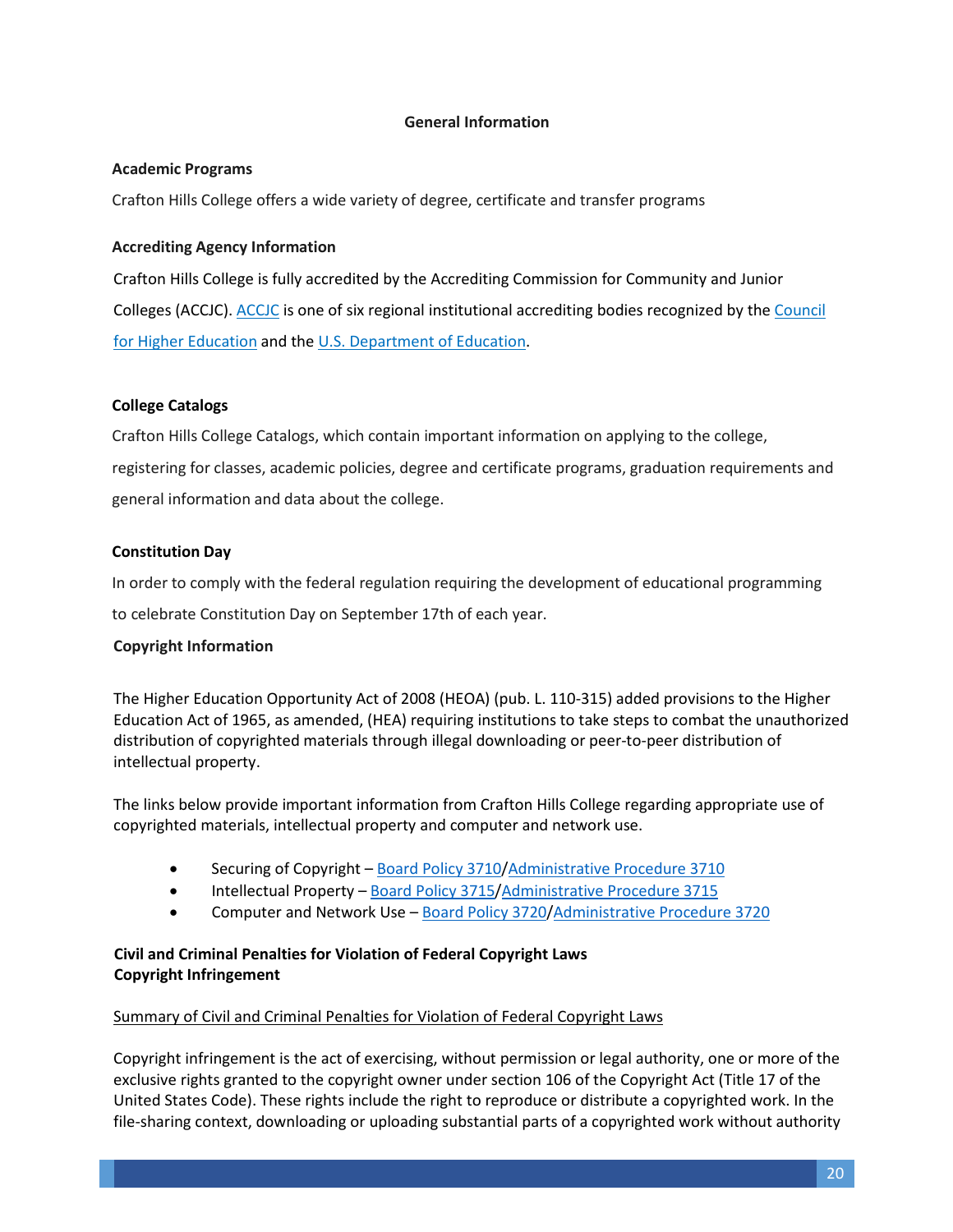constitutes an infringement. Penalties for copyright infringement include civil and criminal penalties. In general, anyone found liable for civil copyright infringement may be ordered to pay either actual damages or "statutory" damages affixed at not less than \$750 and not more than \$30,000 per work infringed. For "willful" infringement, a court may award up to \$150,000 per work infringed. A court can, in its discretion, also assess costs and attorneys' fees. For details, see Title 17, United States Code, Sections 504, 505. Willful copyright infringement can also result in criminal penalties, including imprisonment of up to five years and fines of up to \$250,000 per offense.

For more information, please see the website of the U.S. Copyright Office at **[www.copyright.gov](http://www.copyright.gov/)**

**[Disabled Student Services](http://www.valleycollege.edu/academic-career-programs/college-catalog)**

**[Gainful Employment Data](http://www.valleycollege.edu/about-sbvc/offices/office-research-planning/gainful-employment)**

#### **Misrepresentation**

To ensure that the nature of educational programs is not misrepresented, the information delineated in this section is clearly outlined in our college catalog, policies and procedures, various campus departments and the college website for more information.

# **[Net Price Calculator](https://webprod.cccco.edu/npc/982/npcalc.htm)**

## **[Student Body Diversity](http://www.valleycollege.edu/about-sbvc/offices/office-research-planning/Reports)**

Crafton Hills College provides a variety of data on our college.

## **Text Book Information**

The Crafton Hills College Bookstore provides textbook information (including ISBN and retail price, when available) for courses listed in the course schedule each semester. This information can be accessed through WebAdvisor or at the Bookstore's website.

## **Transfer of Credit Policy**

Crafton Hills College's articulation agreements with the California State University System, the University of California system and other Independent/Private Universities.

## **Retention Rates**

These rates do not represent the success rates of the entire student population at Crafton Hills College.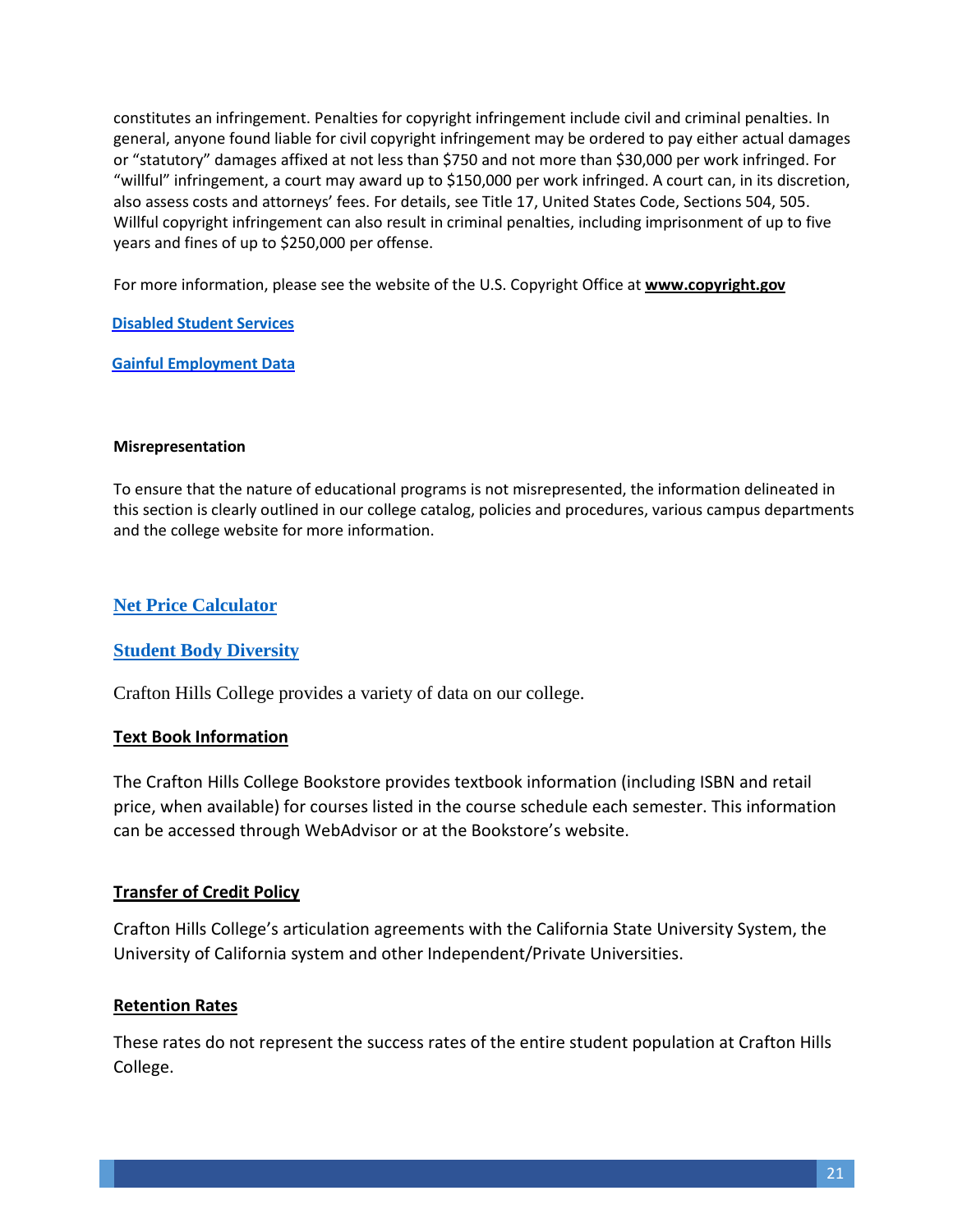## **Voter Registration Information**

Crafton Hills College encourages eligible students to register to vote. Student may access the California Voter Registration website by logging onto WebAdvisor and selecting "Voter Registration" on the "Other Services" tab and by clicking on "Register to Vote". Students wishing to register via voter registration card may visit [registertovote.ca.gov](http://registertovote.ca.gov/) for more information. The Associated Student Government (ASG) also organizes voter registration events periodically throughout the school year.

## **Health & Safety**

## **Campus Safety Reports and Statistics**

In 1990, the U.S. Congress enacted the "Crime Awareness and Campus Security Act of 1990," which requires colleges and universities to disclose information about crime on and around their campuses. This law was renamed in 1992 to the "Jeanne Clery Disclosure of Campus Security Policy and Campus Crime Statistics Act". Recent revisions to the Higher Education Opportunity Act and California Education Code, section 67380, now mandate we inform members of the college community about institutional policies concerning campus security (Including: Community College District Police's law enforcement authority, crime reporting policies, alcohol and drug use, crime prevention, sexual assault and other matters of related importance).

The San Bernardino Community college District Police Department prepares, maintains and publishes the following safety information regarding the Annual Security Report, Crime Statistics, timely warning and emergency notification, daily crime logs and Emergency response evacuation can be found at<http://sbccd.org/asr> To obtain a hard copy of the Annual Security Report at various locations on campus or if you have questions or concerns related to the information contained in this report you can contact San Bernardino Community College District Police Department at (909) 384-4491.

# **Drug and Alcohol Abuse Prevention Program**

Crafton Hills College is committed to maintain a drug-free workplace for staff, faculty and students. Board Policy 3550 states the unlawful manufacturing, distribution, dispensing, possession or use of a controlled substance is prohibited in all facilities under the control and use of the District. Any student or employee who violates this policy will be submit to disciplinary action, (consistent with local, state, or federal law), which may include referral to an appropriate rehabilitation program, suspension, demotion, expulsion or dismissal.

# **Vaccination Policy**

Students enrolled in programs other than nursing or allied health are not required to provide proof of vaccination or immunization. Program specific immunization up-dates are provided at program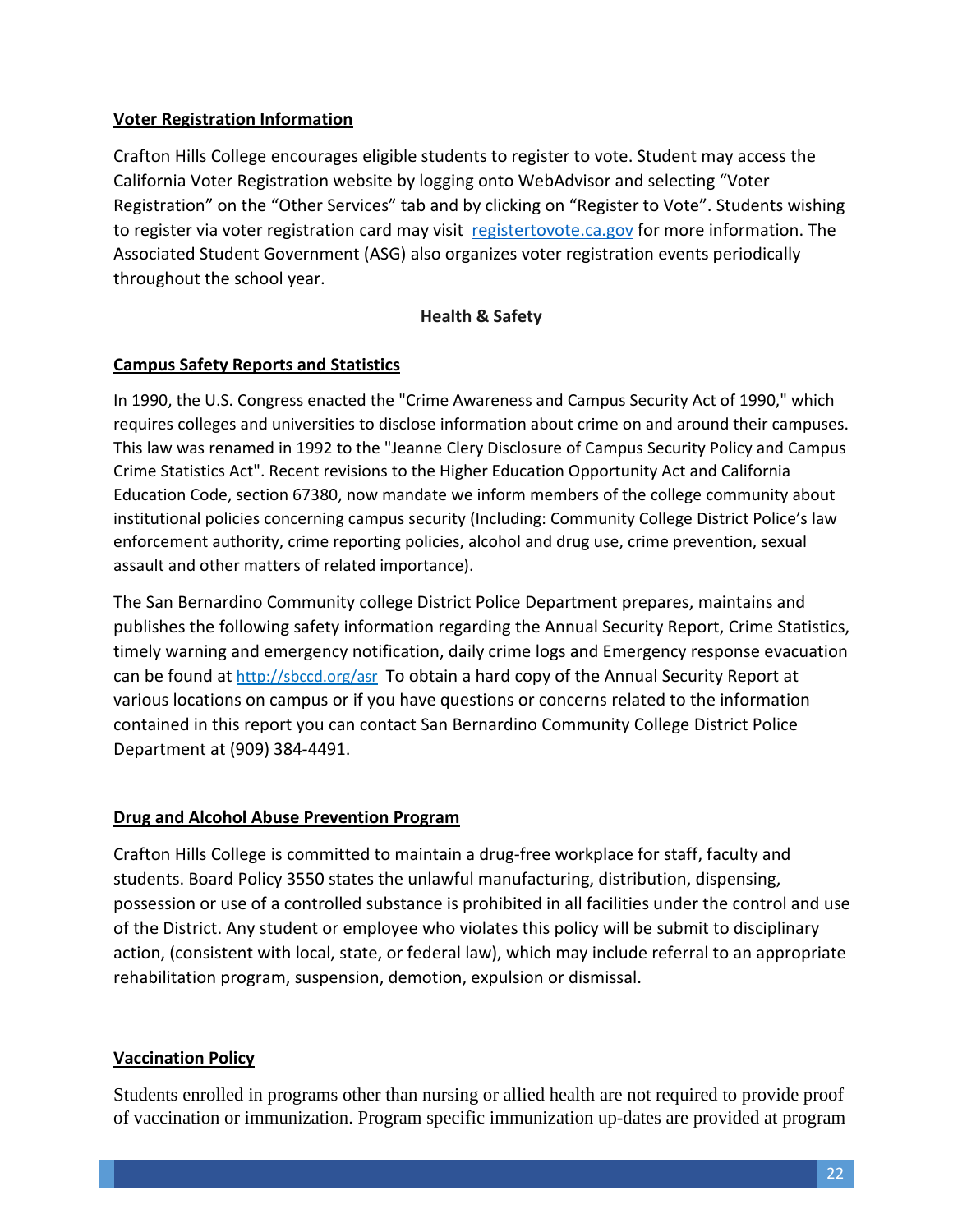orientation sessions open to interested students every semester. These requirements are established by clinical practice sites and are frequently up-dated and changed.

#### **Policies and Procedures**

#### **[Acceptable Use Policy - Internet and Other Computer Networks](http://www.swccd.edu/index.aspx?page=202)**

## **Privacy of Student Records: Family Educational Rights & Privacy Act (FERPA)**

Crafton Hills College is committed to the protection and confidentiality of student educational records by adhering to the guidelines established by the Family Educational Rights and Privacy Act (FERPA) – a federal legislation established to regulate access and maintenance of student educational records.

FERPA affords students certain rights with respect to their educational records, including the right to inspect their education records, request an amendment of the records that the student believes are inaccurate, and the right to control disclosures of their records except to the extent that FERPA authorizes disclosure without consent. Educational records for the most part include, with certain exceptions, all records maintained in any medium, which can identify the student. Click [here](http://www.valleycollege.edu/online-classes/faculty-resources-online-classes/ferpa) for Crafton Hills College's FERPA information.

For further information on FERPA please go to U.S. Department of Education FERPA guidelines.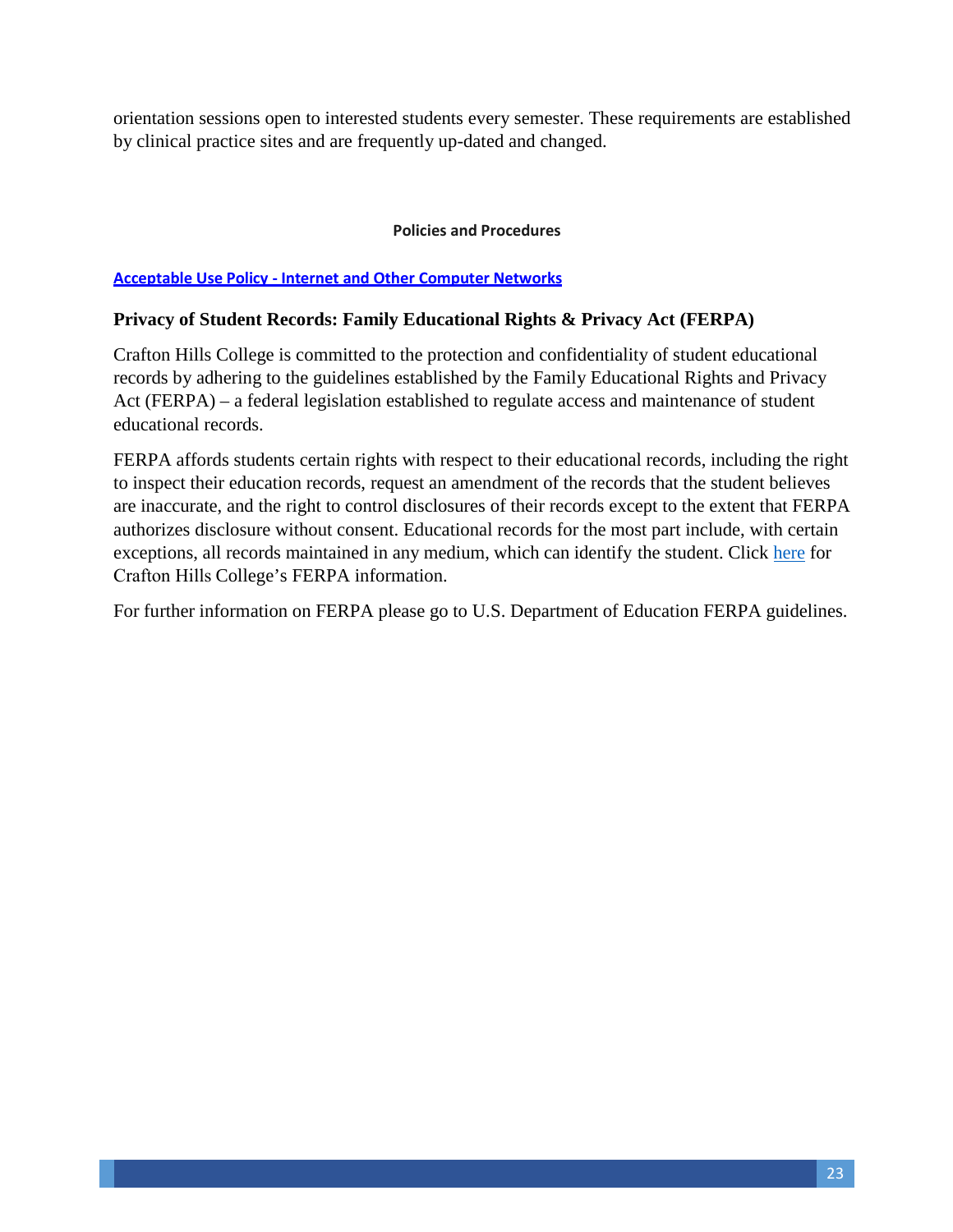# **TAX CREDITS AND DEDUCTIONS**

<span id="page-23-0"></span>There are a variety of tax credits and deductions available to students, which may reduce your federal income tax liability. Below is an overview of some of the current programs. Since this is general information only, students are encouraged to consult their tax advisor or contact th[e Internal Revenue](http://www.irs.gov/Individuals/Tax-Incentives-for-Higher-Education-) [Service](http://www.irs.gov/Individuals/Tax-Incentives-for-Higher-Education-) for more information **prior** to taking advantage of any of these credits or deductions.

**American Opportunity Tax Credit (AOTC)** – Replacing the Hope Scholarship Credit, the AOTC expands eligibility for the credit to a broader range of taxpayers and has been extended through 2017 by the American Taxpayer Relief Act of 2012. Independent students can claim the tax credit for their educational expenses, or families or spouses can claim the credit for dependent students. The maximum annual credit is \$2,500 per student and can be claimed for the first four years of post-secondary, Degree-seeking education. The full credit is available to filers whose modified adjusted gross income is \$80,000 or less and \$160,000 or less for married couples filing jointly.

**Lifetime Learning Credit** - The Lifetime Learning Credit is available for up to \$2,000 annually for an unlimited number of years. Qualified expenses include tuition, fees, and required books, supplies, and equipment. Students must be enrolled in at least one post-secondary course, need not be pursuing a degree or other recognized education credential and there is no limit on the number of years the credit can be claimed for each student. However, *a taxpayer cannot claim both the AOTC and Lifetime Learning Credit for the same student in the same year.* The full credit is available to filers whose modified adjusted gross income is \$52,000 or less, or \$104,000 or less for married couples filing jointly and is capped at modified adjusted gross incomes of \$62,000 or more for individuals, or \$124,000 or more for married couples filing jointly.

**Tuition and Fees Deduction** - A higher education tuition and fees tax deduction is available to individuals who do not use the Lifetime Learning or American Opportunity Tax Credit. Unlike a tax credit, which reduces the amount of taxes owed, the tuition and fees deduction reduces taxable income and tax filers need not itemize deductions to claim the benefits. The maximum tuition and fees deduction is \$4,000 and varies according to income level.

**Student Loan Interest Deduction** – Students may deduct the interest paid on a federal or private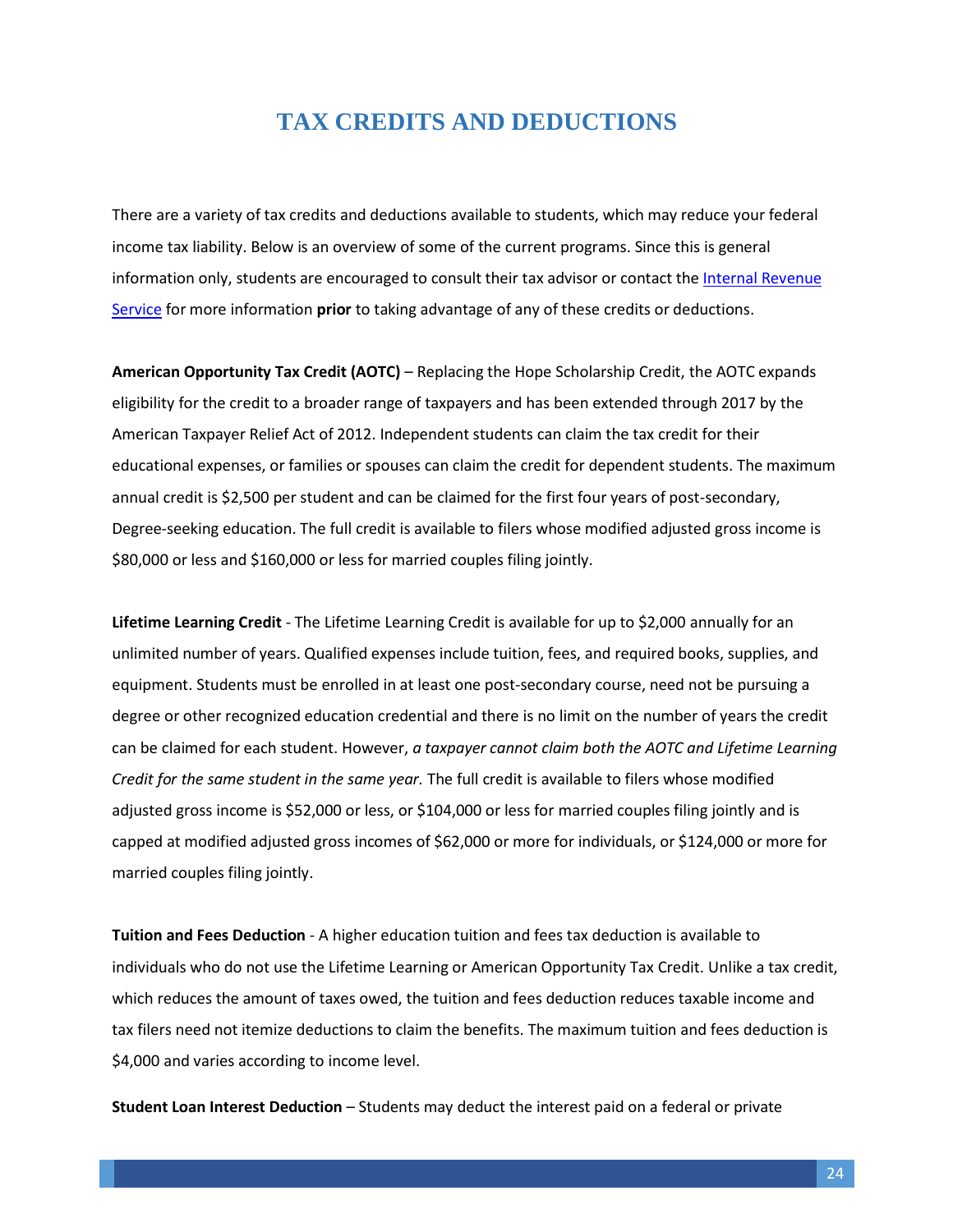student loan from their taxable income. The maximum student loan interest deduction is \$2,500 and decreases as income levels increase.

**Employer-Provided Education Benefits** - Federal tax code allows employers to give employees up to \$5,250 a year in tax-exempt tuition and fees assistance at the undergraduate and graduate level regardless of whether the education is job-related.

# <span id="page-24-0"></span>**FINANCIAL AID FRAUD**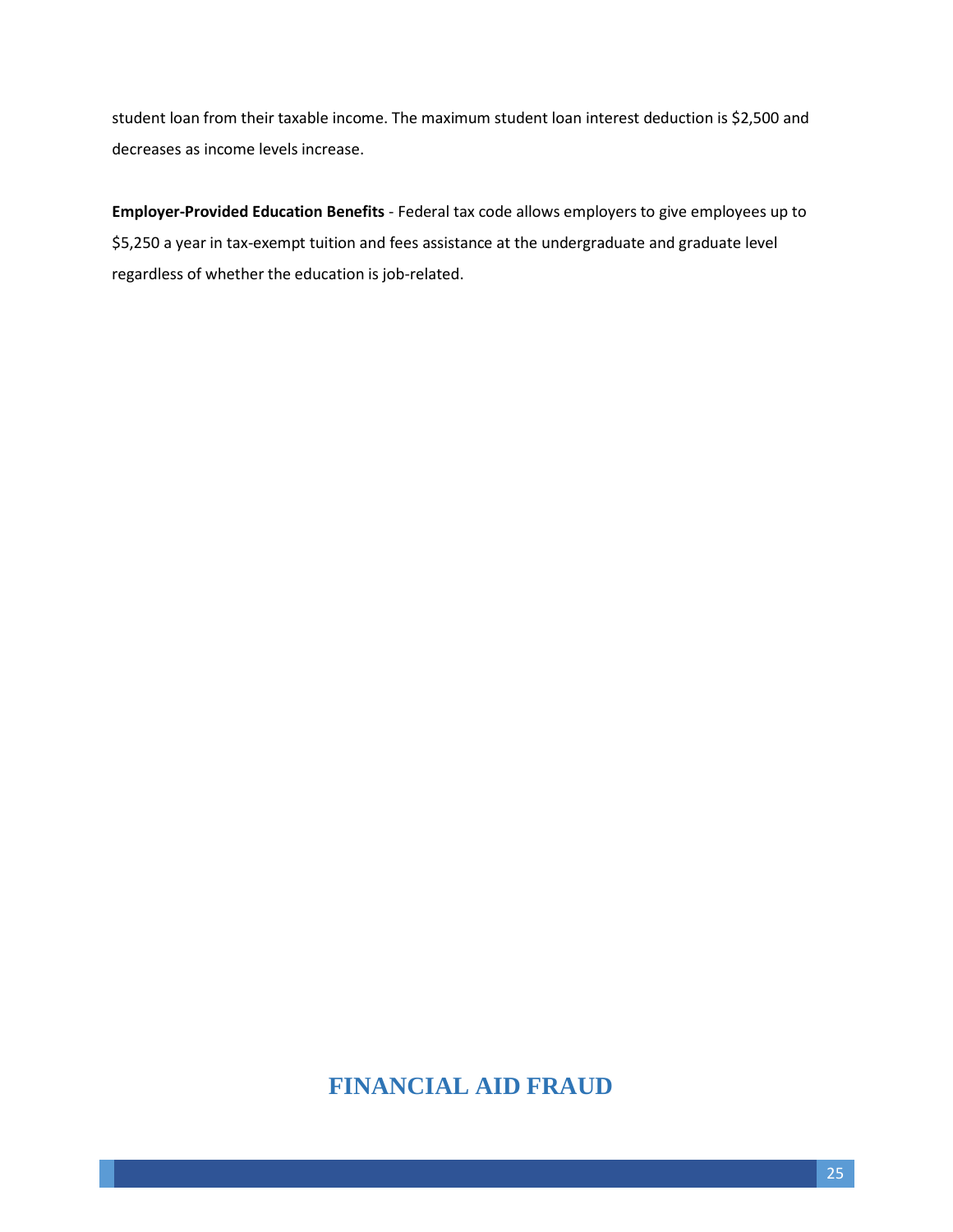There are situations where students and/or parents willfully falsify or misrepresent information for the purpose of obtaining financial aid for which a student is not eligible. As administrators of Title IV programs and funds, the College is obligated to ensure processes are in place to protect against fraud by applicants or staff. The Financial Aid Office is required to have a policy of referral when confronted with actual or suspected cases of fraud and abuse  $[34$  CFR 668.53(a)(5), 668.14(g)].

#### **Policy for Fraud**

Individuals who willfully submit fraudulent information and/or documentation to obtain financial aid funds will be investigated to the fullest extent possible. All cases of fraud and abuse will be reported to the proper authorities.

#### **Procedures for Fraud**

If a financial aid officer suspects or determines intentional misrepresentation of facts, false statements, or alteration of documents which resulted or could result in the awarding or disbursement of funds for which the student is not eligible, the information shall be reported to the Director of Financial Aid for further review and possible disciplinary action. If the Director determines or suspects fraud, all information will be forwarded to the Dean of Student Services Financial Aid Division, the Vice President of Student Services, the Office of Inspector General of the Department of Education, and/or the local law enforcement agency for appropriate action. Processing of the application or disbursement of funds shall be suspended until it has been determined that fraud is evident. Note: The regulations require only that the College refer the suspected case for investigation, not that we reach a firm conclusion about the propriety of the conduct.

Some forms of financial aid fraud include, but are not limited to, the following:

- Forged signatures on an application, verification documentation or other documents provided to the college
- Falsified documents including reporting members that are not part of your household
- False statements of income
- False statements of citizenship
- Use of fictitious names, addresses, SSNs
- False claims of independent status
- Staff misappropriating federal and/or state funds to a student who otherwise does not meet eligibility requirements
- Staff committing fraud or any other material violation of law involving federal, state, or local government funds

The College will report cases of fraud to the Office of Inspector General (OIG):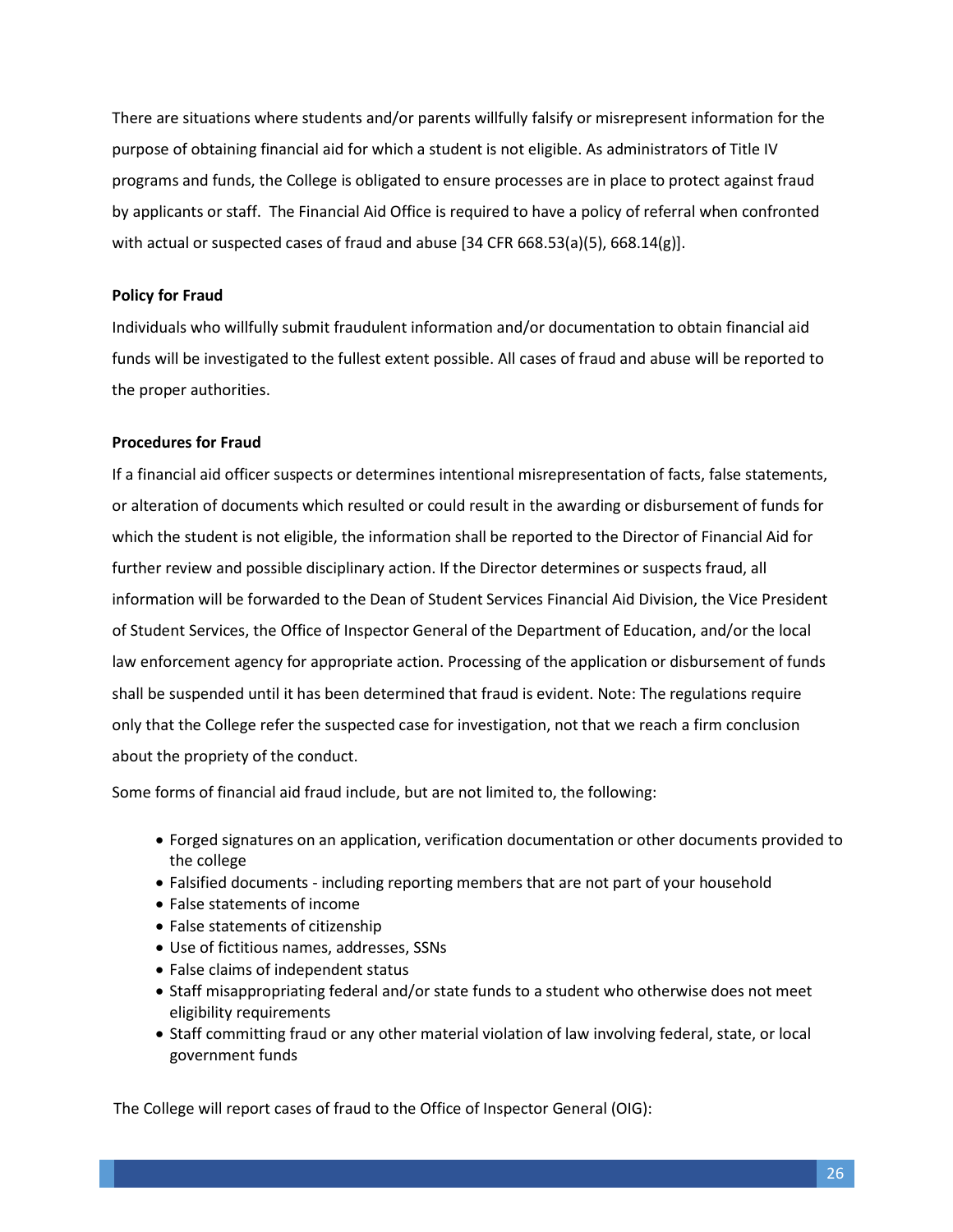Inspector General's Hotline: 1-800-MIS-USED http[://www.ed.gov/about/offices/list/oig/hotline.html](http://www.ed.gov/about/offices/list/oig/hotline.html) Office of Inspector General U.S. Department of Education 400 Maryland Avenue, SW Washington, DC 20202-1510

In compliance with the Title VI of the Civil Rights Act of 1964, Title IX of the Educational Amendments of 1972, Section 504 of the Rehabilitation Act of 1973 and the Age Discrimination Act of 1975, San Bernardino Community College District will provide equal opportunities in its educational programs and employment for all persons, regardless of but not limited to race, color, religion, national origin, gender, marital or parental status, disability, age, sexual orientation or status as a Vietnam-era veteran.